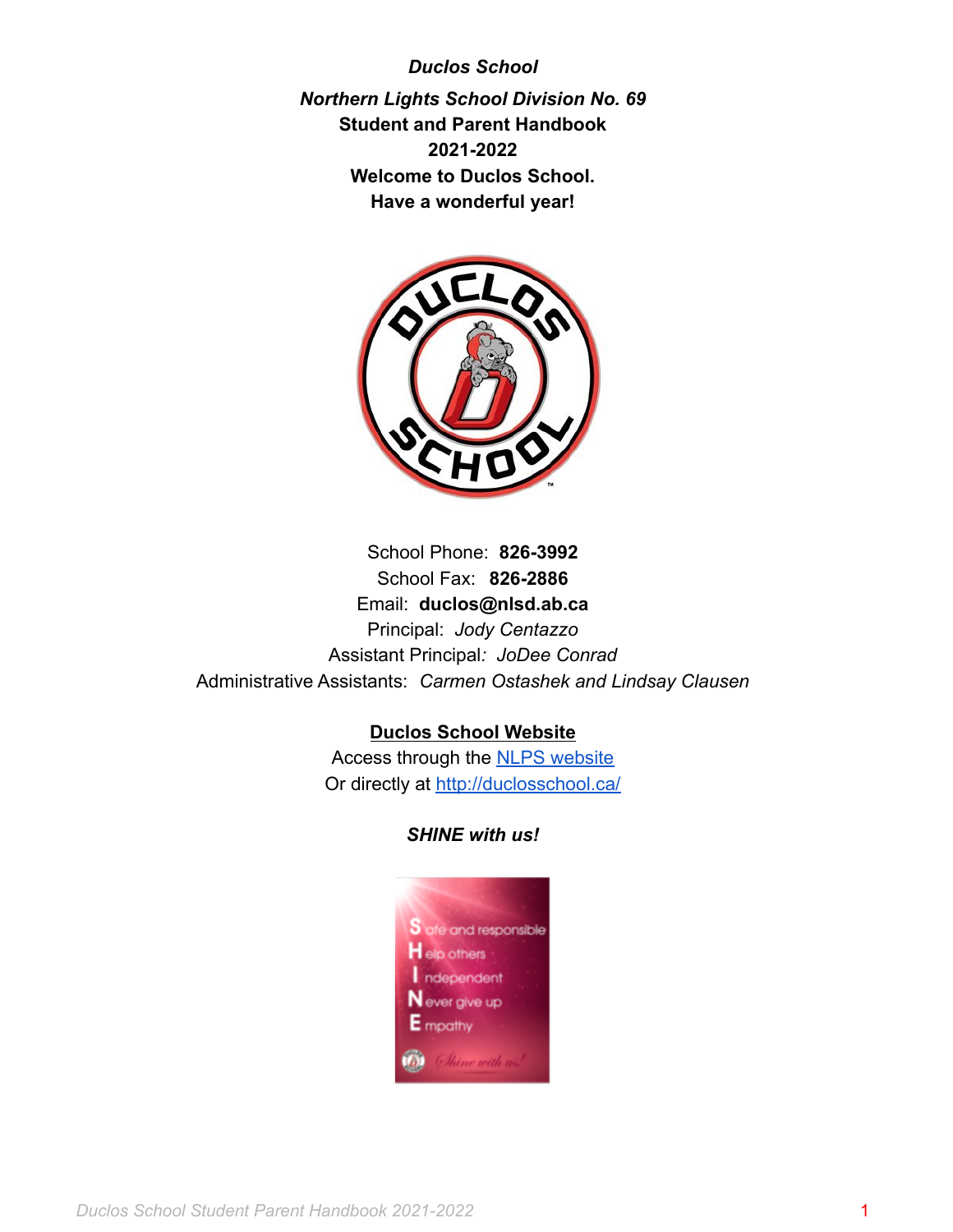# Welcome to Duclos School! *Come S.H.I.N.E. with us*!

Welcome to Duclos School where we are more than just a school; we are a family! Our mission is *to develop mind and character in a safe, caring and learning environment. A year at Duclos School is one of learning, growing, kindness, caring and gaining new experiences!*

This year is definitely one for the history books as we learn to navigate new ways of operating in *a pandemic. One thing that hasn't changed is the passion and dedication of our great staff towards giving our students a happy and successful school experience.*

*We believe it's essential to focus on the health and wellness of students, staff, and family. At Duclos we provide opportunities for students to develop their leadership skills, problem solving skills and understanding of the importance of being a good citizen.*

*We are also very proud of the strong academic programs we have built together. We have a reputation for excellence in high quality reading instruction and supports, excellent numeracy programming and early intervention supports. We believe it's necessary to do whatever it takes to support our students.*

*We value our strong community partnerships and strive to give back to the community through social justice projects, and developing leadership skills in students so they can become active participants in our community outside of school.*

*At Duclos we also value our parents, volunteers and active School Council tremendously. Our parents and volunteers are an essential part of our school. They work hard to bring new learning experiences to our kids and we work together to make Duclos a great place to learn and grow.*

*We wish all our students and their families a wonderful school year.*

*Sincerely,*

J. Centazzo **Principal**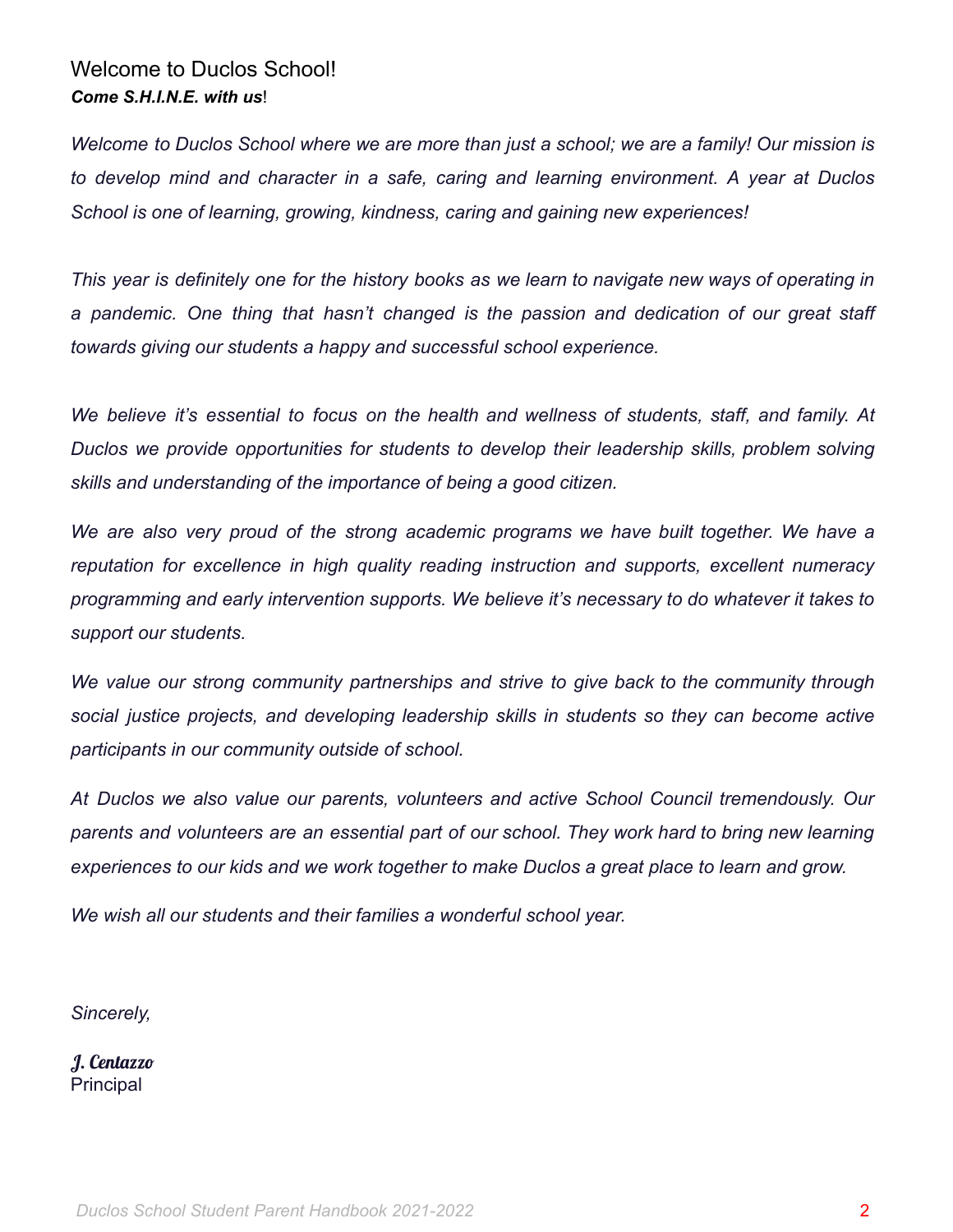| <b>Welcome to Duclos School!</b>                                                                                                                                                                                                                                                                                                                                                                                                  |                                                                                      |
|-----------------------------------------------------------------------------------------------------------------------------------------------------------------------------------------------------------------------------------------------------------------------------------------------------------------------------------------------------------------------------------------------------------------------------------|--------------------------------------------------------------------------------------|
| <b>Staff List</b>                                                                                                                                                                                                                                                                                                                                                                                                                 | 6                                                                                    |
| <b>Duclos School's Mission Statement</b>                                                                                                                                                                                                                                                                                                                                                                                          | 7                                                                                    |
| <b>Northern Lights Public Schools</b>                                                                                                                                                                                                                                                                                                                                                                                             | 8                                                                                    |
| <b>NLPS Priorities</b>                                                                                                                                                                                                                                                                                                                                                                                                            | 9                                                                                    |
| <b>School Goals and Priorities</b>                                                                                                                                                                                                                                                                                                                                                                                                | 9                                                                                    |
| <b>School Programs and Services</b><br><b>Music Program</b><br><b>Physical Education Program</b><br>Kindergarten and Extension Programs<br><b>Computers and Technology</b><br>Library (Learning Commons)<br>French as a Second Language<br>Celebrating and Promoting Literacy and Reading<br><b>Concession Service</b><br><b>Hot Lunch</b><br>Milk Program<br>Duclos Care to Learn Preschool<br>Duclos Out of School Care Program | 9<br>$\boldsymbol{9}$<br>9<br>9<br>9<br>10<br>10<br>10<br>10<br>10<br>11<br>11<br>11 |
| <b>Student Support Services</b><br><b>Student Advocacy Counselor</b><br><b>School Health Services</b>                                                                                                                                                                                                                                                                                                                             | 11<br>12<br>12                                                                       |
| <b>Student Code of Conduct (Board Policy 28)</b><br><b>School Expectations</b><br><b>Discipline at Duclos</b><br><b>Features of Positive Behaviour Supports:</b><br><b>The Duclos Mantra</b><br>Character and Citizenship Education - Moral Intelligence                                                                                                                                                                          | 12<br>12<br>13<br>13<br>13<br>14                                                     |
| <b>Parent Involvement</b><br><b>Duclos School Council</b><br>Fundraising<br>Volunteers                                                                                                                                                                                                                                                                                                                                            | 15<br>15<br>16<br>16                                                                 |
| <b>Communication</b><br><b>Teacher Communications</b><br><b>Progress Reports and Course Outlines</b><br><b>Parent-Teacher Interviews / Student-Led Conferences</b><br><b>School Communications</b><br><b>Newsletter</b>                                                                                                                                                                                                           | 16<br>16<br>17<br>17<br>17<br>17                                                     |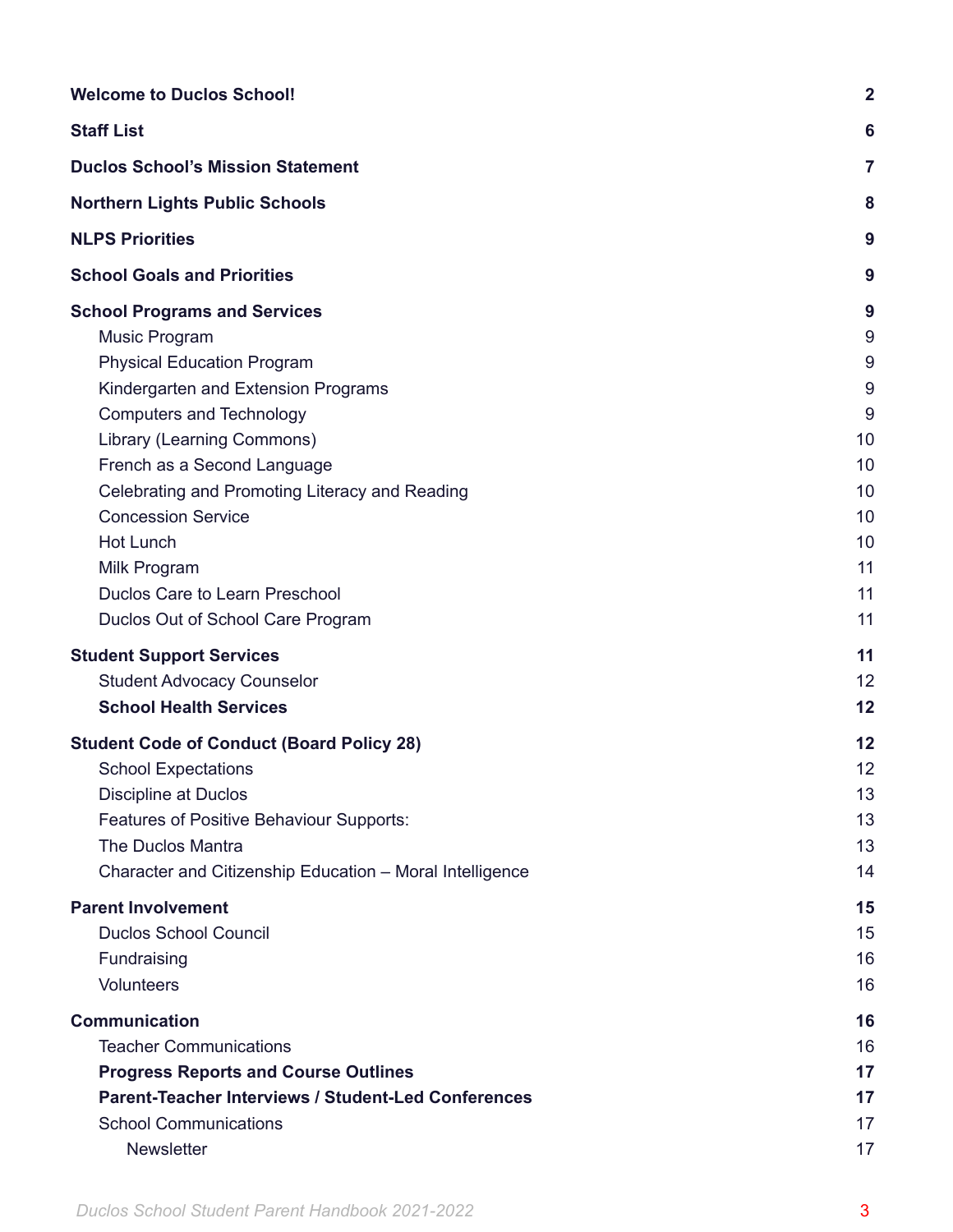| <b>School Website</b>                                  | 17 |
|--------------------------------------------------------|----|
| <b>Parent Communications</b>                           | 17 |
| <b>Student Communication</b>                           | 18 |
| Phone Use, Cell Phones, Electronic Devices             | 18 |
| <b>School Cash Online</b>                              | 18 |
| <b>Daily Schedule</b>                                  | 19 |
| <b>Student and Parent sign in/out policy</b>           | 19 |
| <b>Attendance:</b>                                     | 19 |
| Student Attendance (NLSD Administrative Procedure 330) | 20 |
| Absentee / Late Check:                                 | 21 |
| <b>Staff Professional Development</b>                  | 21 |
| <b>School Supplies</b>                                 | 22 |
| <b>Class Lists</b>                                     | 22 |
| Lockers / Boot racks                                   | 22 |
| <b>School Photos</b>                                   | 22 |
| School Clothing, School Colours and Mascot             | 22 |
| <b>Student Recess Breaks</b>                           | 23 |
| <b>Too Cold for Recess</b>                             | 23 |
| Appropriate Clothing and Footwear                      | 24 |
| Sick Children at School                                | 24 |
| Injuries                                               | 24 |
| Allergies & Medications                                | 25 |
| <b>Peanut and Nut Free School</b>                      | 25 |
| <b>Lice Checks</b>                                     | 25 |
| <b>Extra Curricular Activities and Special Events</b>  | 25 |
| Skiing at Kinosoo Ridge                                | 25 |
| <b>Swimming Lessons</b>                                | 26 |
| <b>School Sports</b>                                   | 26 |
| Assemblies                                             | 26 |
| <b>Celebrations and Events</b>                         | 26 |
| <b>Field Trips</b>                                     | 26 |
| <b>Policies and Procedures</b>                         | 27 |
| <b>Dress Code</b>                                      | 27 |
| Indoor / Outdoor Footwear                              | 27 |
| Names or Labels on All Personal Belongings             | 27 |
| Lost and Found                                         | 28 |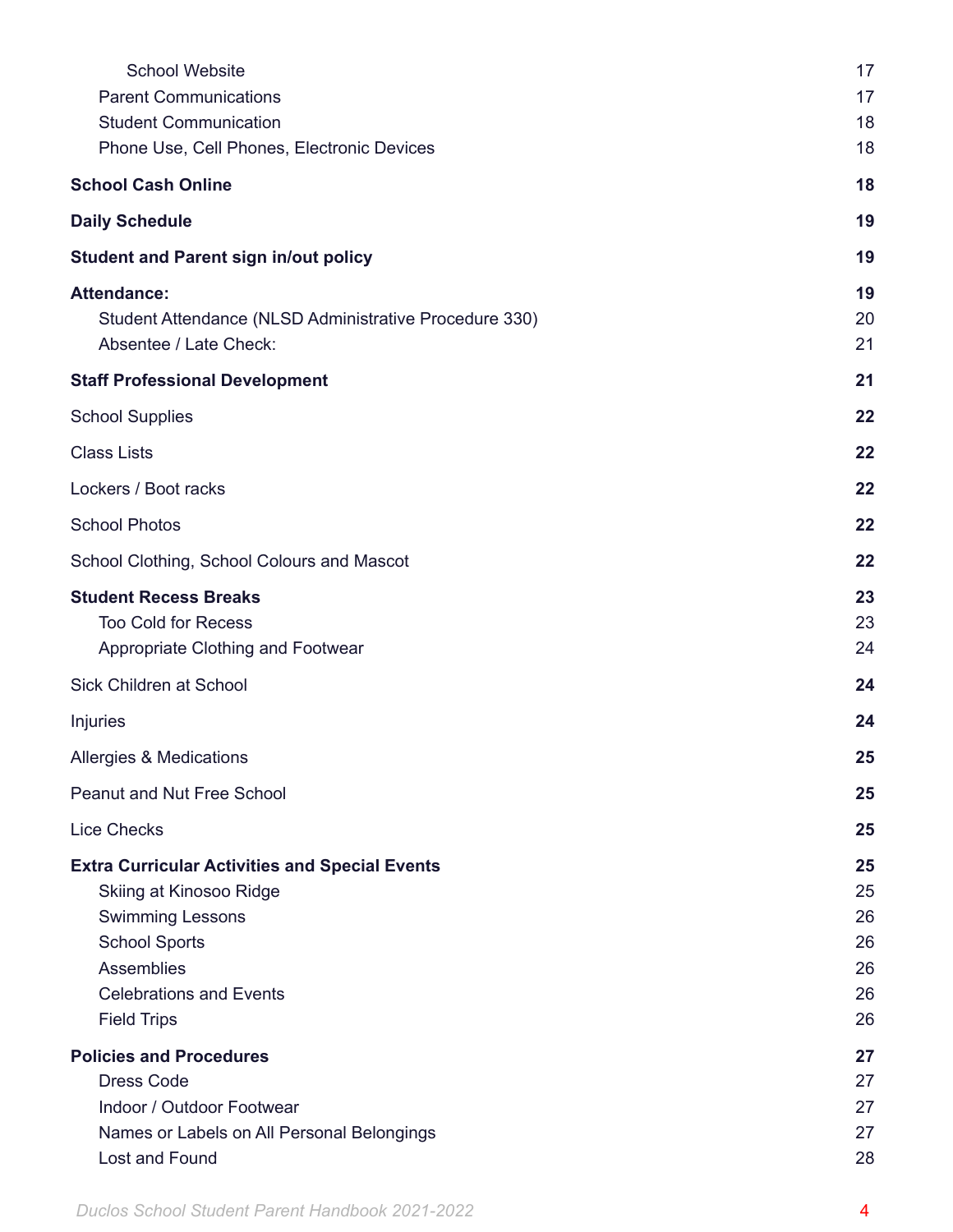| Equipment, Games, or Toys from Home                                                 |    |
|-------------------------------------------------------------------------------------|----|
| Weapons (Violent Toys, Toy Guns)                                                    | 28 |
| <b>Emergency Drills</b>                                                             | 28 |
| Fire Drills: Northern Lights School Division Administrative Procedure 312           | 28 |
| Emergency Evacuations: Northern Lights School Division Administrative Procedure 311 | 29 |
| <b>School LockDowns</b>                                                             | 29 |
| Safety and Security at Duclos School (Locking the Doors)                            | 29 |
| <b>Parent Parking Areas</b>                                                         | 29 |
| <b>Handicapped Parking Stalls</b>                                                   | 30 |
| <b>Bus Zone</b>                                                                     | 30 |
| <b>Northern Lights Public Schools Bussing Services:</b>                             | 30 |
| Inclement Weather and Busing:                                                       | 31 |
| Student Behaviour on School Buses: Northern Lights School Division Policy 20        | 31 |
| <b>Channels of Communication</b>                                                    | 31 |
| <b>Student Rules and Regulations</b>                                                | 31 |
| <b>Transportation Link on Duclos Website</b>                                        | 32 |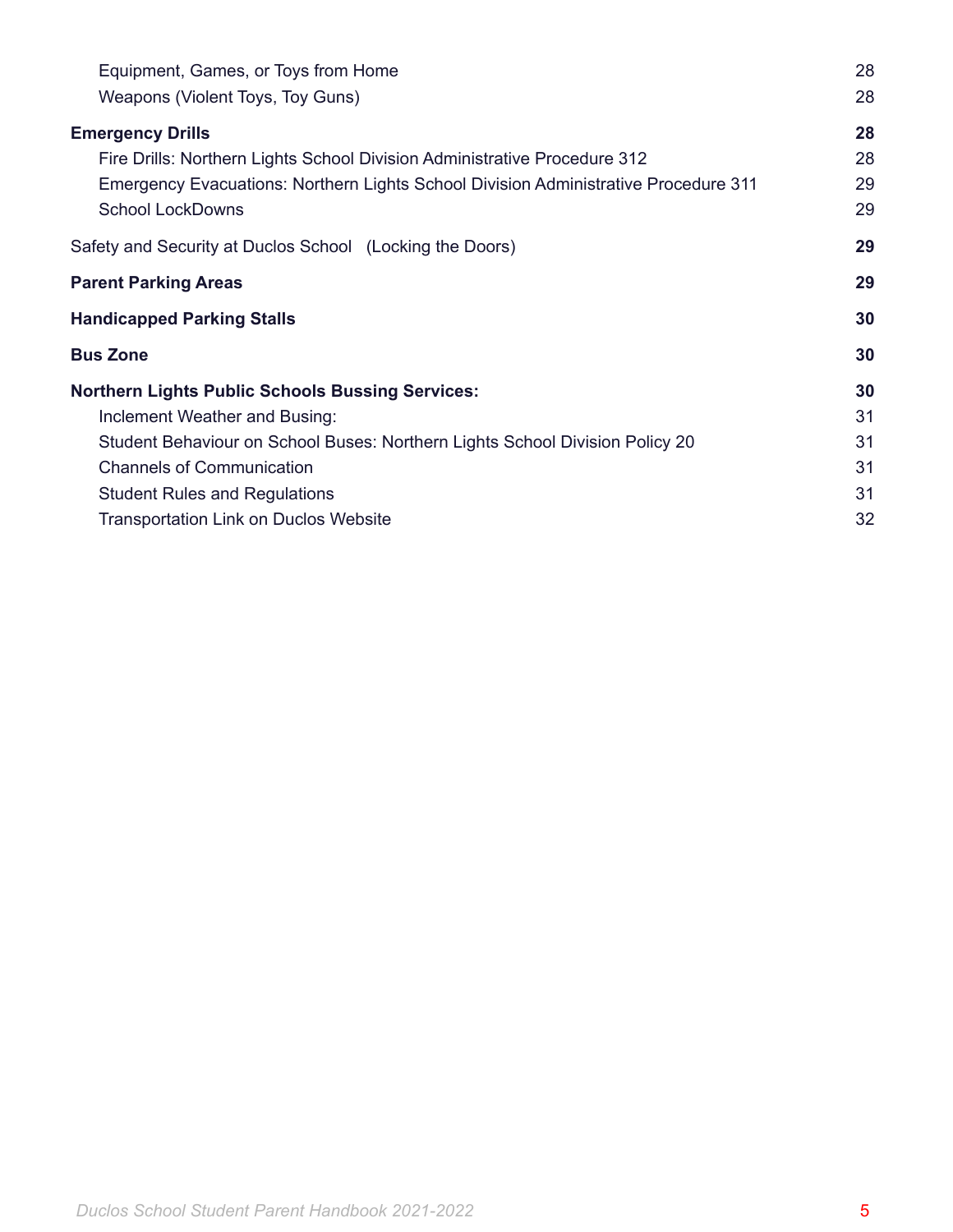# <span id="page-5-0"></span>**Staff List**

| Principal - J. Centazzo                      | Music Teacher - H. Hebert                   |
|----------------------------------------------|---------------------------------------------|
| Assistant Principal - J. Conrad              | PE Teacher - J. Conrad                      |
| Inclusive Education Coordinator - M. Charles | Librarian - C. Hornseth                     |
| Kindergarten - L. Jordison KJ                | Kindergarten Extension - R. Gadwa           |
| Kindergarten - C. Scudder KTS                | Kindergarten Extension - C. Murray          |
| Grade One - B. MacQuarrie 1MQ                | Administrative Assistant- C. Ostashek       |
| Grade One - M. Driedger 1DR                  | Administrative Assistant - L. Clausen       |
| Grade One - J. Metcalfe 1M                   | Student Advocacy Counselor - J. Baillargeon |
| Grade One - K. Gibbons 1G                    | Educational Assistant - E. Grinevitch       |
| Grade Two - G. Nickless 2N                   | Educational Assistant - L. McLaren          |
| Grade Two - J. Davidson 2D                   | Educational Assistant - S. Procinski        |
| Grade Two - S. Mercier 2M                    | Educational Assistant - M. Kopala           |
| Grade Two - S. Bauer 2B                      | Educational Assistant - C. Mahe             |
| Grade Three - J. Lawton-Godziuk 3LG          | Educational Assistant - L. Unrau            |
| Grade Three - B. March 3M                    | Educational Assistant - T. Steele           |
| Grade Three - A. Hayward 3H                  | Educational Assistant - G. Stephens         |
| Grade Three - C. Schneidmiller 3S            | Educational Assistant - C. Boyce            |
| Grade Four - C. Littlewood 4L                | Educational Assistant - C. Duffy            |
| Grade Four - J. Arnold 4A                    | Educational Assistant - C. Holmes           |
| Grade Four - A. MacLean 4M                   | Educational Assistant - G. Rivard           |
| Grade Four - M. McGrath 4MG                  | Care to Learn Preschool - C. Tercier        |
|                                              | Care to Learn Preschool - D. Tienhaara      |
|                                              | OSC Coordinator - C. Tercier                |
|                                              |                                             |
|                                              |                                             |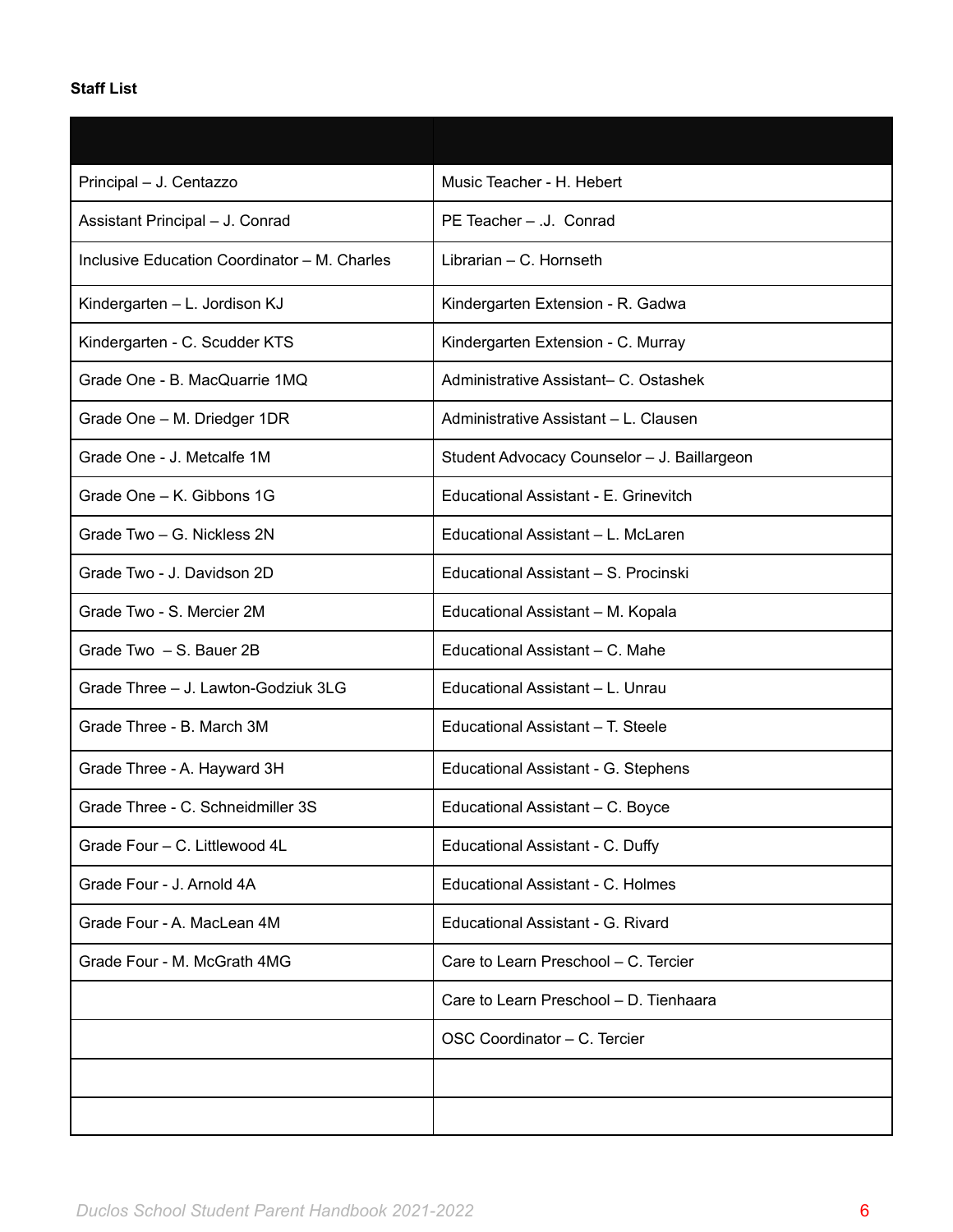# <span id="page-6-0"></span>*Duclos School's Mission Statement*

*"Developing Mind and Character in a Safe, Caring and Learning Environment."*

#### *Duclos School's Value Statements*

*At Duclos School, We Value: Passion for Learning Accountability Respect Collaboration*

*At Duclos School We Value the Virtues of: Kindness Courage Respect Generosity Honesty Patience Empathy Gratitude Acceptance Perseverance*

### *Duclos School is Accountable: Our Mandate*

- ★ Duclos School has a safe and caring environment; students learn to respect and care for others; students are treated fairly;
- ★ Duclos School meets the needs of students and supports society and the economy with a broad program of studies, quality education, and timely access to services for children at risk;
- $\star$  Duclos students are taught attitudes and behaviours that will make them successful at work when they finish school;
- $\star$  Duclos students model the characteristics of active citizenship;
- ★ Duclos students demonstrate the knowledge, skills and attitudes necessary for lifelong learning.
- ★ Duclos School involves parents in decisions about their child's education;
- ★ Duclos School demonstrates continuous improvement;
- ★ Duclos School provides programs and services for students with easy accessibility, effectiveness and efficiency;
- ★ Duclos students demonstrate high standards in learner outcomes;
- ★ Duclos School and NLPS provides professional development that is focused and systematic contributing to the professional growth of staff.

*(Performance Measures from Alberta Education Accountability Pillar)*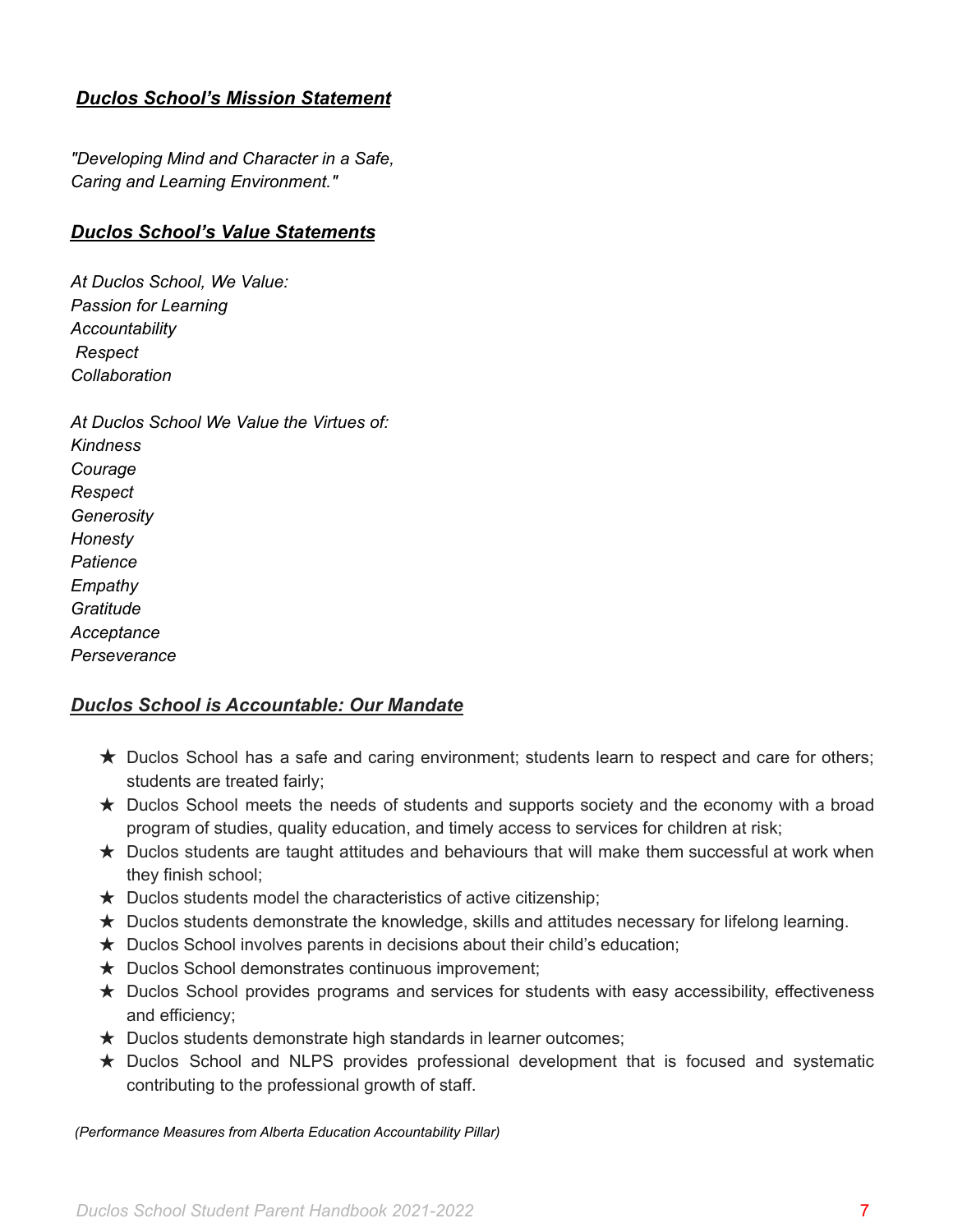# <span id="page-7-0"></span>**Northern Lights Public Schools**

# *VISION*

"Improving our world, one student at a time"

### *MISSION STATEMENT*

"Working Together to Help Every Student Learn and Excel"

### *VALUE STATEMENTS*

In the Northern Lights Public Schools, we value:

- Passion for Learning
- Mutual Respect and Trust
- Integrity, Collaboration, Innovation
- Increasing Leadership Capacity
- Excellence, Accountability
- Diversity

### *BELIEF STATEMENTS*

In the Northern Lights School Division, we believe: Each and every person can learn and has the opportunity to learn; Students and staff are entitled to a safe and caring learning environment; Stakeholders should have opportunities for meaningful involvement; Education is everyone's responsibility.

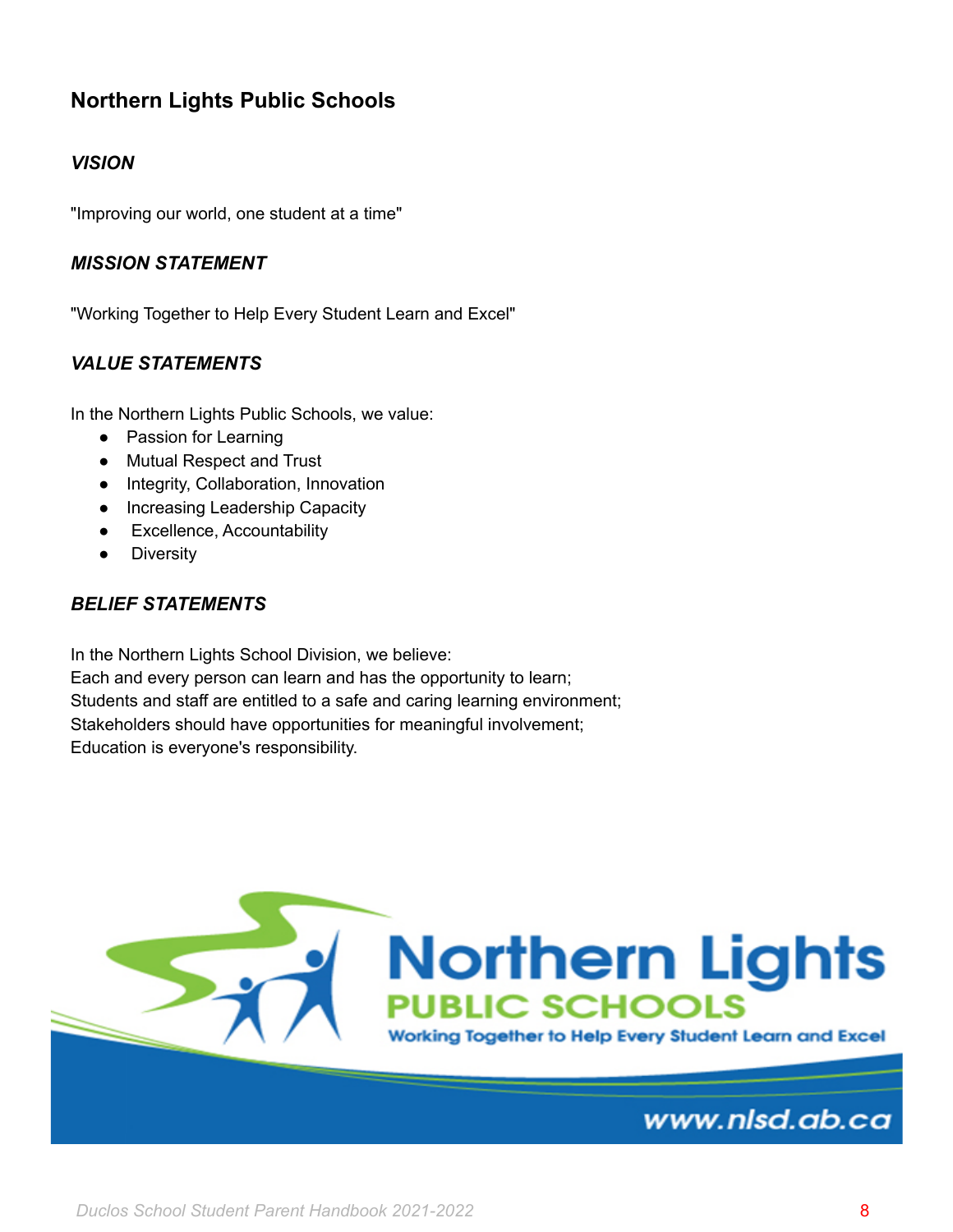### <span id="page-8-0"></span>**NLPS Priorities**

- 1. Northern Lights Public Schools will Improve the Mental Health and Wellness of Students
- 2. Northern Lights Public Schools will Improve the Numeracy Skills of Students

### <span id="page-8-1"></span>**School Goals and Priorities**

- 3. Duclos students will improve their numeracy skills in the area of Number Sense.
- 4. Duclos will build a more inclusive learning environment focused on building connections

#### <span id="page-8-2"></span>**School Programs and Services**

#### <span id="page-8-3"></span>**Music Program**

Duclos School has a wonderful music program under the leadership of a music specialist teacher. We believe that a quality music program is essential to our school program. Music fosters a love and appreciation for the arts. Students experience many learning opportunities and they are free to create and enjoy music. Students are given the opportunity to perform and to develop skills in many areas and will have opportunities to play a variety of instruments. *(Performances will be limited and/or modified due to COVID-19)*

### <span id="page-8-4"></span>**Physical Education Program**

Physical activity contributes to the overall well-being and academic performance of students. Students can improve their health, classroom performance and quality of life by fully participating in the activities offered in daily PE classes. The active, healthy living approach is the focus of the Physical Education Program. Duclos School offers our PE programs under the leadership of a physical education specialist teacher. (Where possible P.E. classes are being held outdoors)

### <span id="page-8-5"></span>**Kindergarten and Extension Programs**

We are excited to offer full day programming for children in their Kindergarten year. The Kindergarten program is a half day, and has an Extensions program offered for the other half of the day to create a full day of programming.

The Kindergarten program is taught by a certified teacher and is based on Alberta Education's [Program](https://www.learnalberta.ca/content/mychildslearning/kindergarten.html) of [Studies](https://www.learnalberta.ca/content/mychildslearning/kindergarten.html), while the Extensions program is provided by an Early Childhood Educator (ECE) that guides meaningful play experiences and is based on [Flight:](https://flightframework.ca/) Alberta's Early Learning and Care Framework, as an anchor for the program.

### <span id="page-8-6"></span>**Computers and Technology**

Duclos students are exposed to a wide range of technology as part of their educational program. Each of our classrooms is equipped with a classroom computer and SMART TV to allow online instruction and audio-video presentations. Duclos has mobile computer carts stocked with student chromebooks. The school exposes students to a range of technologies and integrates the Information and Communication Technology outcomes from the program of studies into classroom instruction.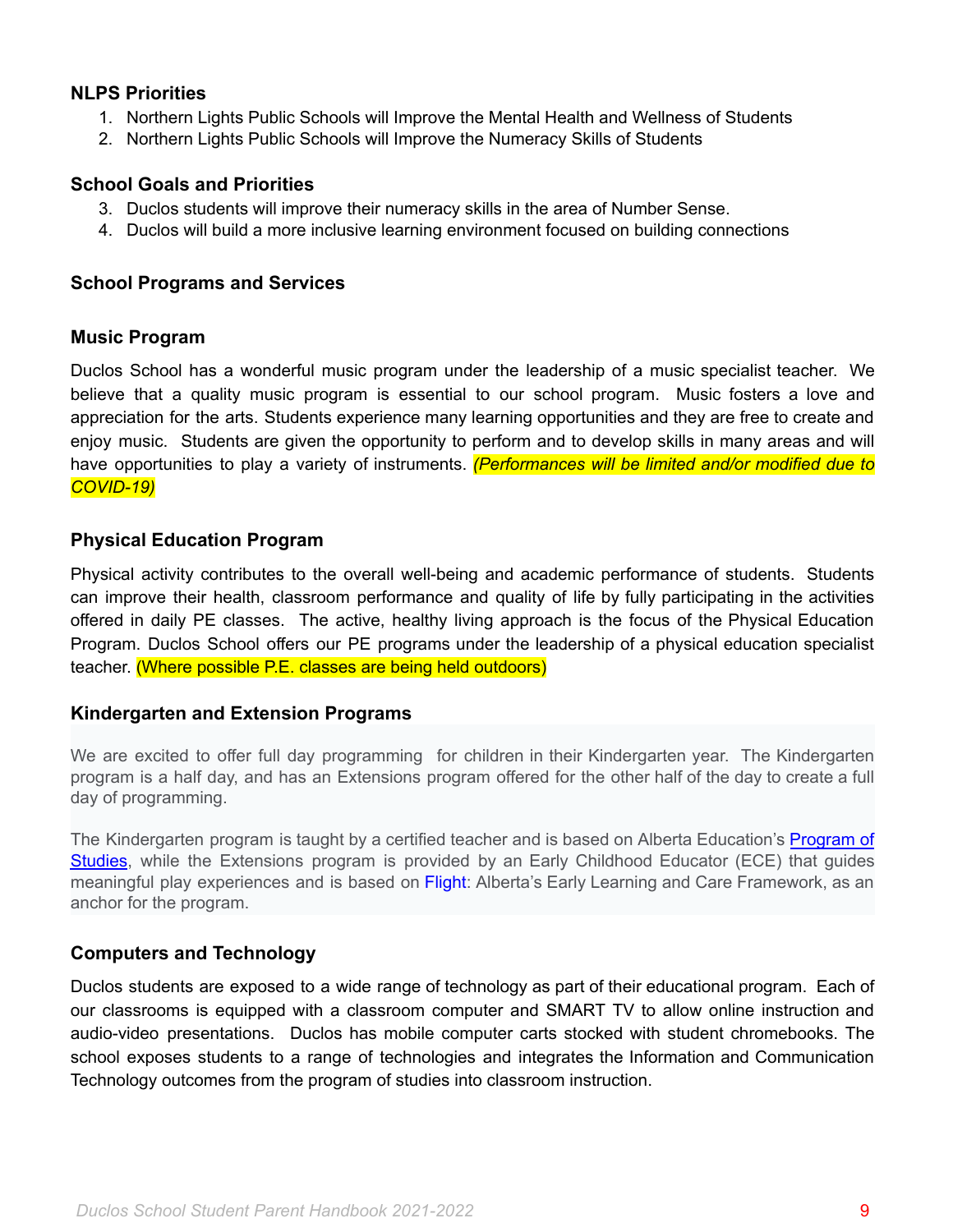# <span id="page-9-0"></span>**Library (Learning Commons)**

We are proud to have a wonderful collection of books in our library as well as classroom libraries. We inspire our students to pursue a life-long love of reading. Students have easy access to the library and are encouraged to sign out books to read and enjoy. Our students gain knowledge of the library and research skills as they use the library. At Duclos School, all classes have a scheduled library program and can access the library during the day. Books are to be renewed or turned in on time.

#### <span id="page-9-1"></span>**French as a Second Language**

We are happy to offer introductory French at Duclos School to students in grade 4. In Alberta, French is taught to help students develop communication skills in French and acquire an appreciation and understanding of another culture.

The province of Alberta and the Northern Lights Public Schools encourage the implementation of second language programming in our schools. Research findings indicate that the experience of learning a second language can enhance many aspects of learning. Being able to understand and communicate in French is an important aspect to being a Canadian and global citizen.

#### <span id="page-9-2"></span>**Celebrating and Promoting Literacy and Reading**

Duclos School promotes reading at school and at home. We believe in a partnership between home and school to increase students out of school reading. We want our students to become independent readers who read for fun, pleasure, and information. As we reach reading goals we have fun and motivational reading celebrations. At home reading is a critical part of language learning and improves reading skills. Regular at home reading will put students on the path to developing a lifelong reading habit. Our school goal is to promote and celebrate reading so that all students become passionate about books and develop lifelong reading habits. We want all students to become strong independent readers who love a variety of reading genres and love to read!

### <span id="page-9-3"></span>**Concession Service**

We have a concession booth open daily at lunch. The drinks, foods and snacks are meant to supplement students' lunches and should not be the only foods our students eat each day. The concession is popular and busy. Children are encouraged to bring healthy lunches and snacks from home. (Concession is not open at this time but will be opened later in the school year. We will inform parents when this happens.)

#### <span id="page-9-4"></span>**Hot Lunch**

Duclos offers a variety of hot lunches for sale by pre-order. Hot lunches are available once each week on Thursdays. The hot lunch sales help raise money for special classroom activities and are organized by teachers and parent volunteers. You can pre-order weekly with School Cash [Online.](https://nlsd.schoolcashonline.com)

#### <span id="page-9-5"></span>**Milk Program**

We offer a milk program to our students called Club Moo. Club Moo supports the drinking of milk with motivational rewards. You can pre-order monthly with School Cash Online. White or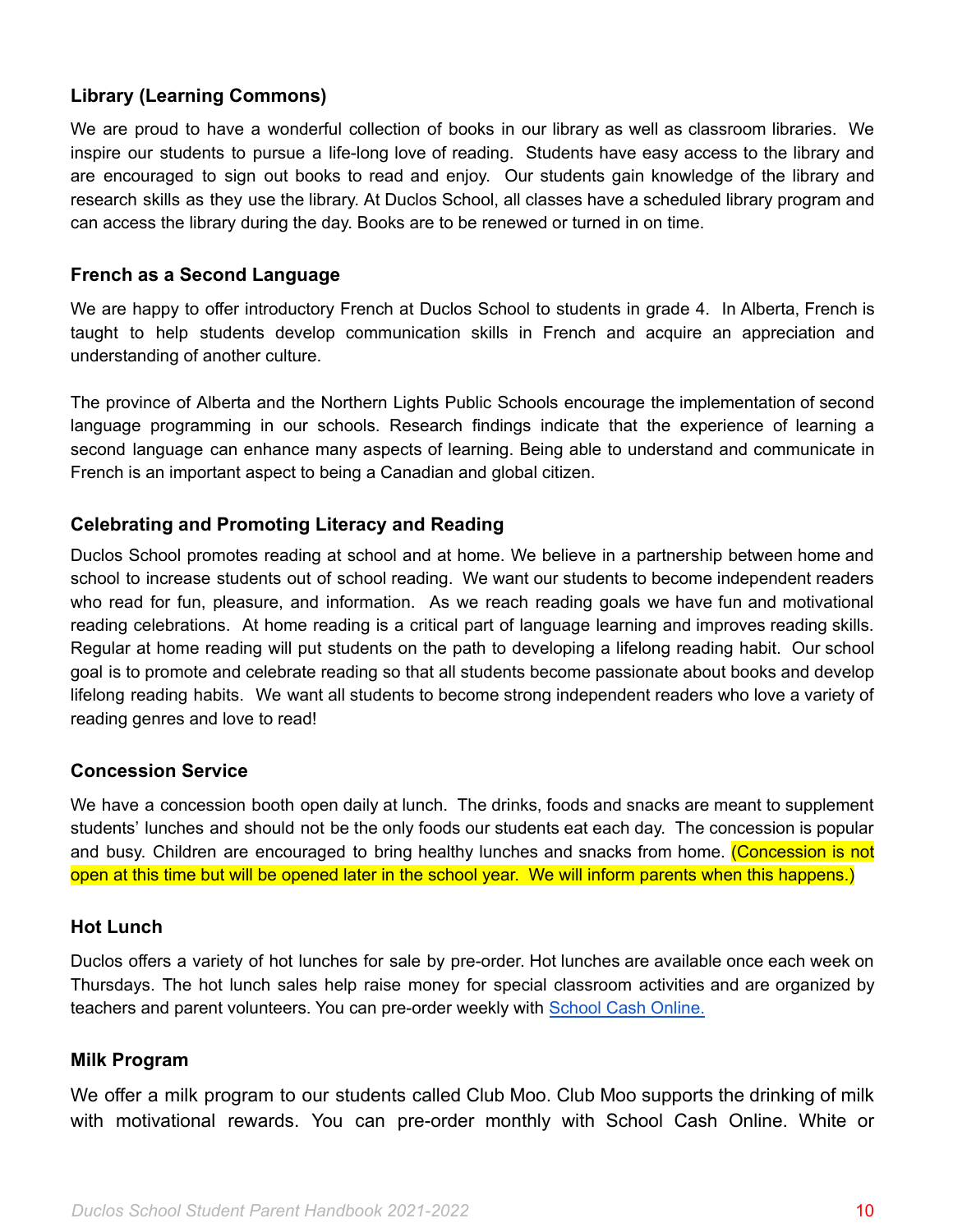chocolate milk is delivered to students who have prepaid for the milk. (The milk program is not running at this time, but will begin later in the school year. We will inform parents when this happens.)

#### <span id="page-10-0"></span>**Duclos Care to Learn Preschool**

Care to Learn Preschool is a provincially licensed program offering developmentally appropriate activities for pre-kindergarten children aged 3 and 4 years. Our preschool program offers learning, growth, and play opportunities through music, arts and crafts, games, physical activity, early math and literacy centers, and more. Our program provides preschool aged children the following essential skills: independence, decision-making skills, imagination and creativity, sense of community, communication skills, exploration to learn, problem solving skills, feelings of value and self-worth and relating to others. The Duclos Care to Learn preschool offers parent choice and flexibility. We have Three Hour and Full Day Programs.

#### <span id="page-10-1"></span>**Duclos Out of School Care Program**

The Duclos Out of School Care program is for families in our school community that need quality child care before and after school hours. The program offers a variety of interesting and fun activities for students in a safe and caring, supervised environment. Out of School Care is available throughout the school calendar year - and may be offered before school, after school, and on no school Fridays and holidays.

#### <span id="page-10-2"></span>**Student Support Services**

Duclos offers a wide range of student support services. If you have concerns about your child's progress academically, socially, behaviorally, or other concerns that may be affecting his / her progress please discuss these concerns with the classroom teacher. If required, a referral process for appropriate services can begin as we gather more information to support your child's positive growth.

The student support services available are listed below:

- ❖ Inclusive Education Coordinator coordinates student services within the school and with outside agencies
- ❖ Speech Language Pathology
- ❖ Occupational Therapy
- ❖ Student Advocacy Counselor
- ❖ Mental Health
- $\triangleleft$  Assessments achievement, psycho-educational
- ❖ Individual Program Plans for students (IPP)
- ❖ Success in School plans for kids in care
- ❖ Early Childhood Services
- ❖ Identification of student needs, planning and goal setting
- ❖ Parent resources and consultations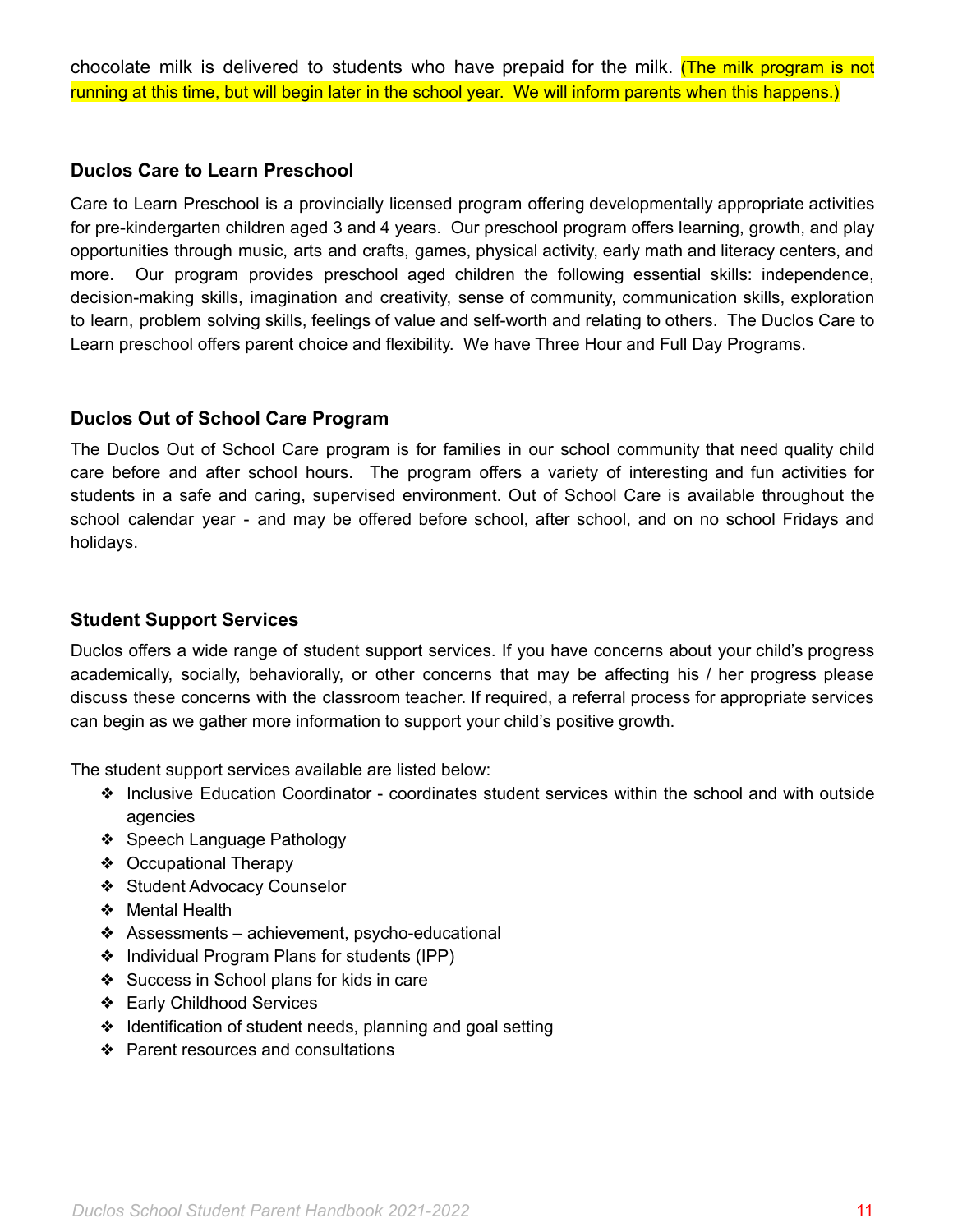### <span id="page-11-0"></span>**Student Advocacy Counselor**

Duclos School has a Student Advocacy Counselor. The counselor provides a range of counseling services for students and families, including individual counseling, student support groups, in class presentations, consultations and resources for families. The counselor's office is located at the main school office. Please feel free to stop by, or call if you have questions or concerns.

#### <span id="page-11-1"></span>**School Health Services**

The public health unit is available for information and consultation. The health unit supports schools with education programs and information about communicable diseases. Vision and auditory screening is available at the health unit by appointment. Promotion of good health habits and prevention of illness are a combined effort of the school, Alberta Health, and every family. The local office of the Health Unit can be reached at 780-826-3381.

### <span id="page-11-2"></span>**Student Code of Conduct** *[\(Board Policy 28](https://www.nlpsab.ca/download/137162))*

Northern Lights Public Schools believe we have the responsibility to provide all students with a welcoming, caring, respectful and safe learning environment that respects diversity and fosters a sense of belonging. The Superintendent of NLPS expects schools to help students develop behaviors and social skills which will enable them to be socially responsible, caring and contributing members of society. The Superintendent expects students to be responsible for their behavior that impacts upon the school environment regardless of where it happens, including online. (*[Administrative](https://www.nlpsab.ca/download/137256) Procedure 350 Student [Conduct\)](https://www.nlpsab.ca/download/137256)*

#### <span id="page-11-3"></span>**School Expectations**

#### *Be Respectful; Be Responsible; Be Safe*

At Duclos we establish a positive social culture with common language, common experience, and common vision and values. We believe in a school-wide positive behaviour support system: an approach for establishing the social culture and individual behavioral supports needed to achieve both social and academic results for all students.

All students respect the rights of others.

• All students show respect to other students, staff members, bus drivers and anyone else with whom they associate during the school day or during any school function..

All students respect the property of others.

• Students must treat personal property, the property of others, and school property in a caring and reasonable manner and have the responsibility of reporting any inappropriate actions.

All students are responsible for their own actions.

● All students must accept responsibility for their actions, regardless of the actions of others.

### <span id="page-11-4"></span>**Discipline at Duclos**

Preserves the dignity of all individuals and fosters self-control in each student. Consequences are applied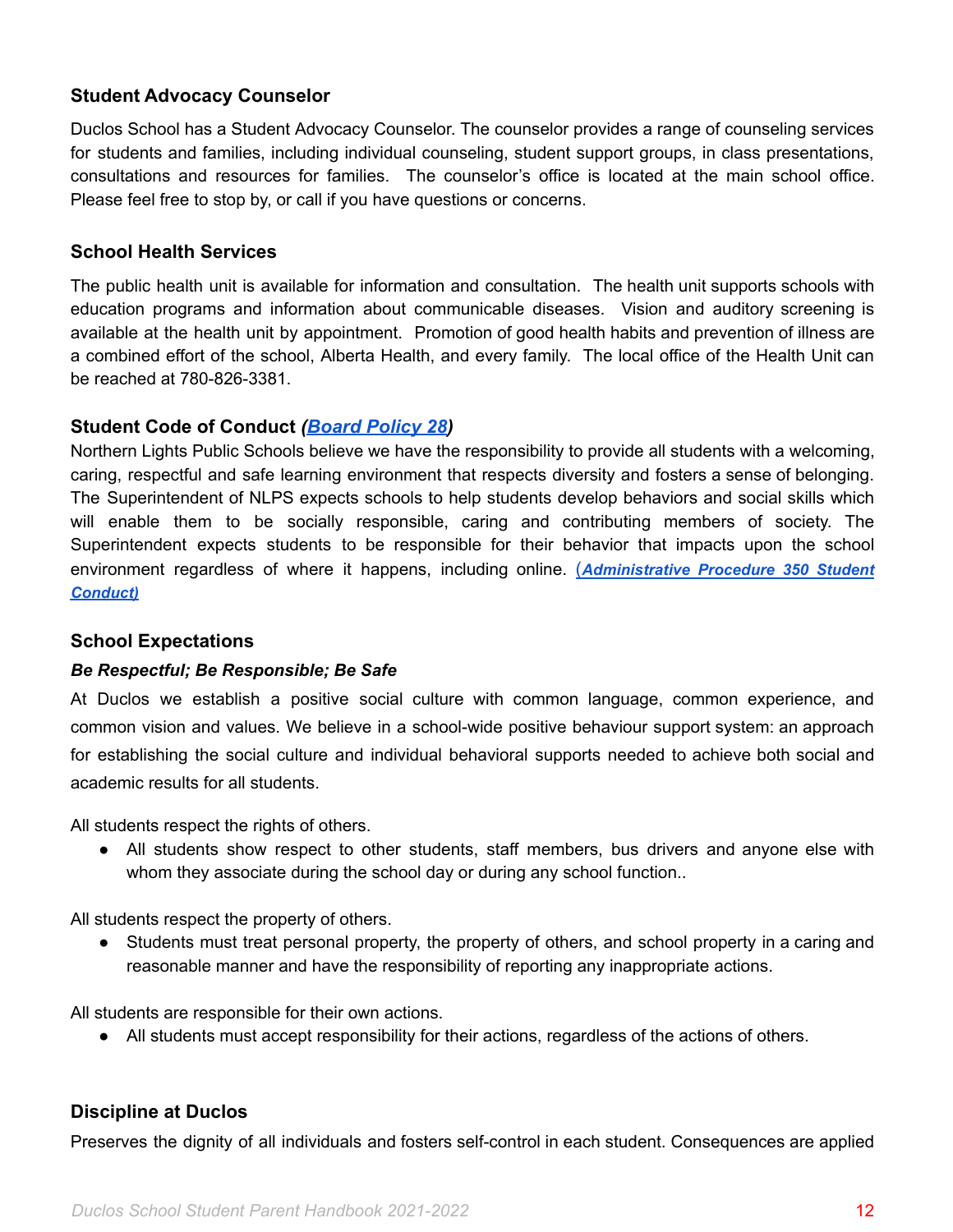fairly in order to establish, maintain, and restore relationships and to assist students in restoring a safe and caring school and in making appropriate choices in the future.

On some occasions a student may have a severe emotional or behavioural outburst lasting for an extended period of time. If these incidents cannot be de-escalated through positive behaviour supports and the child is self harming or putting others at risk of being injured we provide immediate targeted intervention. Children are dealt with on a case by case basis. In most cases these children have a support plan in place. Parents of the upset child are called and made aware of the situation.

# <span id="page-12-0"></span>**Features of Positive Behaviour Supports:**

- Preventative vs reactive
- Positive social expectations are defined and taught
- Positive behaviour is acknowledged
- Problem behaviours are addressed in a consistent manner
- Continuum of support and interventions
- Expectations are for all staff and students

# <span id="page-12-1"></span>**The Duclos Mantra**

"SHINE!" is used daily with students as a teaching tool. The Duclos Stars of positive behaviour expectations are used to emphasize and teach how students are respectful; responsible; and safe in all areas of our school.

*It is reinforced at weekly assemblies*

*It is referred to when assisting children in making good choices*

*It is referred to when celebrating student successes*

*It is the focus of our Shining Star awards*



At Duclos we establish a safe and caring environment with common language, common experiences, and common vision and values. We do this through:

- Teaching and reinforcing our SHINE Mantra
- Teaching and reinforcing shining star behaviour expectations (Star Posters).
- Providing moral intelligence programming and mindfulness activities (SAC leadership)
- Utilizing the Zones of regulation program school-wide to help students identify emotions and to learn and practice self regulation strategies.
- Providing a continuum of supports and services for students and teachers
- Awarding students with good behaviour stars for demonstrating exemplary behavior. These stars are placed on our Good behaviour display in the hallway. Every two weeks 4 students from the behaviour wall are chosen to have lunch with the Principal. A student can only win this honor once during their stay at Duclos.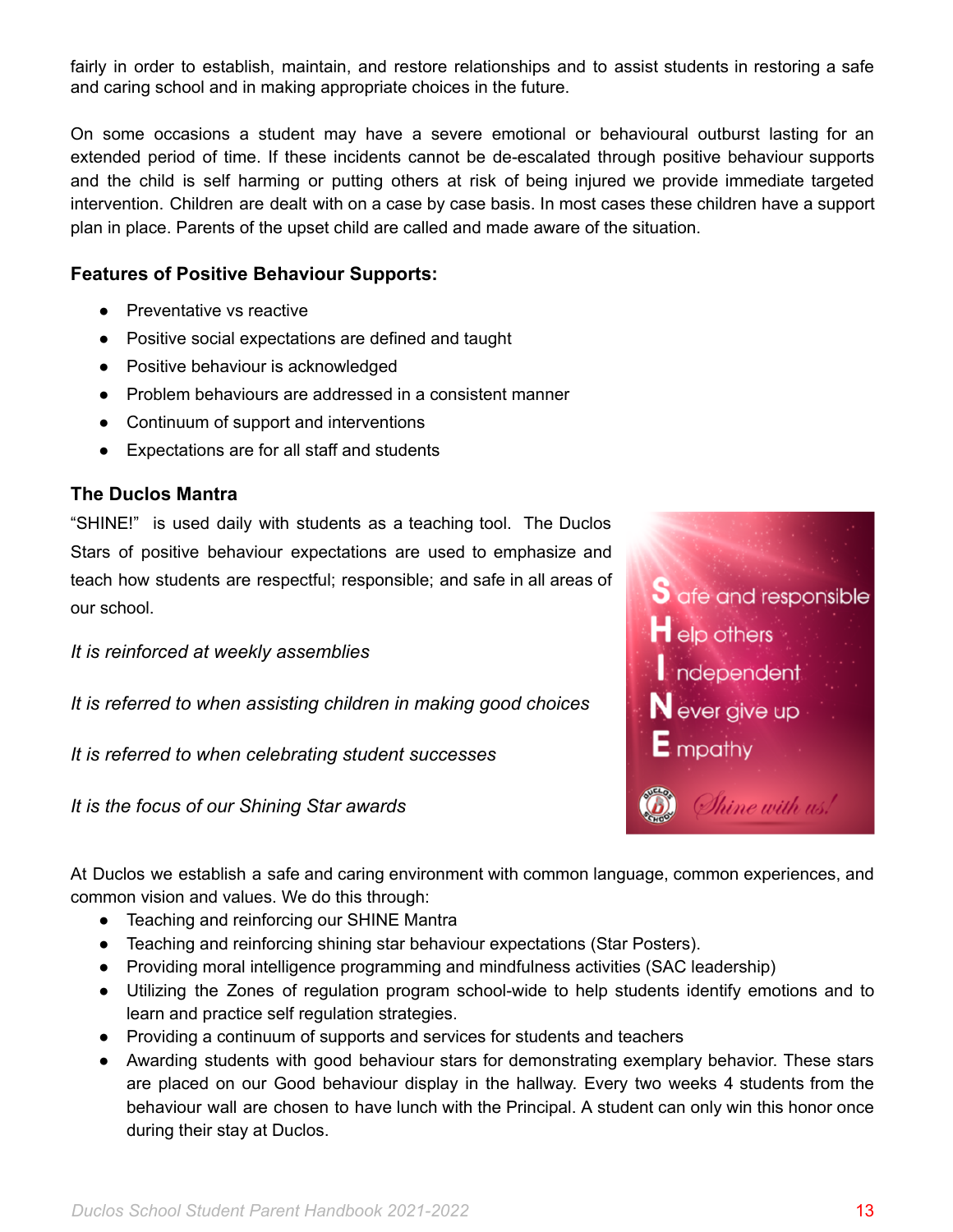Teachers shall display the Behaviour Star Posters and Mantra in their classrooms and use it regularly as a *teaching tool to create a welcoming, caring and respectful and safe learning environment.*

### <span id="page-13-0"></span>**Character and Citizenship Education – Moral Intelligence**

Duclos School incorporates a moral intelligence program into our instruction and positive behaviour supports. "Moral intelligence is the capacity to understand right from wrong; it means to have strong ethical convictions and to act on them so that one behaves in the right and honorable way. This aptitude encompasses such essential life characteristics as the ability to recognize someone's pain and to stop oneself from acting on cruel intentions; to control one's impulses and delay gratification; to listen openly to all sides before judging; to accept and appreciate differences; to decipher unethical choices; to empathize; to stand up against injustice; and to treat others with compassion and respect. These are the core traits that will help your child become a decent, good human being; they are the bedrock of solid character and strong citizenship, and they are the ones we want most for our kids". *(quoted from Building Moral Intelligence: The Seven Essential Virtues that Teach Kids to do the Right Thing, Dr. Michele Borba, 2001, p.4)*

Moral Intelligence and Positive Behaviour programming at Duclos School is focused on creating a **Safe and Caring Environment.** Our programming includes:

- ★ **The Alberta Health Curriculum -** The aim of the Health and Life Skills Program of Studies is to enable students to make well-informed, healthy choices and to develop behaviours that contribute to the well-being of self and others.
- ★ **Zones of Regulation –** this program fosters self-regulation and emotional control *(Leah Kuypers, Social Thinking Publishing, 2011)*. "Zones" is comprised of activities to help students gain skills in the area of self-regulation. The learning activities are designed to help students recognize when they are in the different Zones (states of alertness/moods/feelings) as well as learn how to use tools (including sensory supports, calming techniques, and thinking strategies) to regulate the Zone they are in. The students gain an increased vocabulary of emotional terms, skills in reading facial expressions, perspective on how others see and react to their behavior, insight on events that trigger their behavior, calming and alerting strategies, and problem solving skills.
- ★ **Student Leadership Team/Peace Patrol** The student advocacy counselor facilitates a student leadership team where students have an opportunity to participate in leadership building activities. We want our students to be respectful, responsible citizens who will contribute to their school and community. We encourage positive participation in school life. Students on the leadership team are leaders in our school  $\sim$  setting an example for others by their behavior and positive participation. The student leadership team practices good citizenship, social justice, service to others, and conflict resolution.
- ★ **Shining Star Awards** Recognizes, supports, and promotes the good behaviour of our students. All students are recognized during the school year. They are presented with stars at weekly assemblies and then the stars are displayed in the main hall. Students with stars have a chance to win lunch with the Principal. A draw is made twice a month.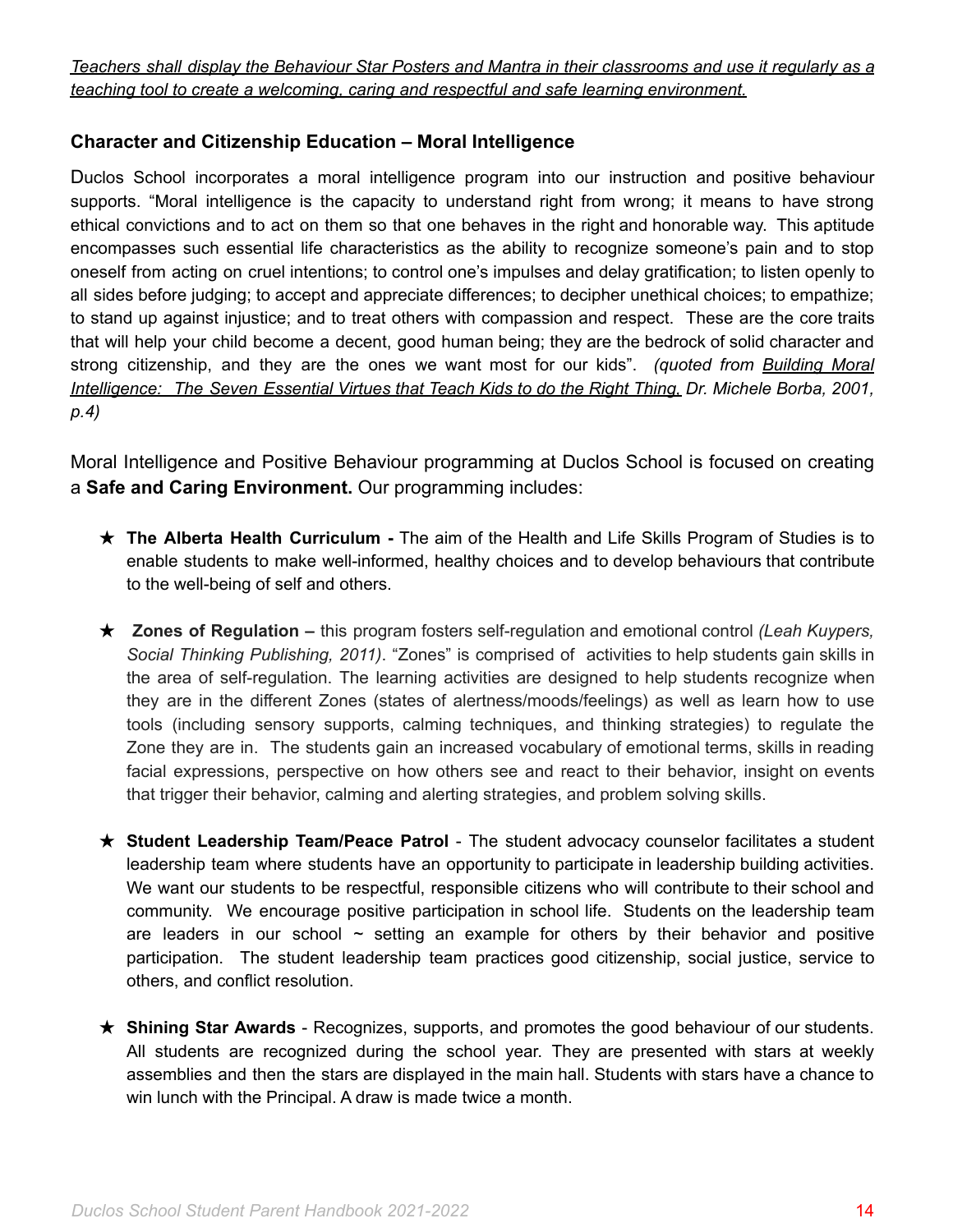- ★ **Regular School Assemblies** Students are recognized and celebrated at weekly assemblies with Shining Star awards, celebrations of accomplishments, birthday certificates, and messages of thanks. Assemblies have positive behaviour presentations put on by students. Large assemblies have been put on hold for now in an attempt to limit spread of respiratory illness.
- ★ **School – Wide Community Building** The school does many activities to promote a positive caring school culture. Classrooms are involved in community service and social justice projects teaching them about being caring, kind and empathetic.
- ★ **Moral Intelligence -** The school counselor organizes monthly activities for teachers to implement into their programming around 9 core virtues; Gratitude, Empathy, Integrity, Generosity, Perseverance, Kindness, Fairness, Respect and having a growth mindset.
- ★ **Positive Behavior Expectations Stars -** These stars are student friendly posters of our expectations in various areas in and around the school. They are used to teach school expectations and build a positive environment in our school community.

### <span id="page-14-0"></span>**Parent Involvement**

The active involvement of parents enhances the effectiveness of the school team. Parents have a powerful impact on their children's development and education. They have a wealth of information about their children's backgrounds, personality traits, likes and dislikes. Parental support has a positive effect on school success.

Parents complement school programs by nurturing academic motivation and by implementing home programs, such as daily reading or homework. Parents are part of the school team. For effective teamwork to work best, our communication focuses on the positive. We want both parents and school staff to be comfortable and open in our communications. Even though parent visits to the building are limited at this time, there are other ways for parents to be involved in their child's learning. Consistent communication with teachers via telephone or email is one of the best ways to stay connected with the Duclos School.

### <span id="page-14-1"></span>**Duclos School Council**

Duclos School welcomes the participation of parents in the school council. The school council is organized in September of each year. Parents wishing to serve the school are encouraged to attend meetings and become involved. The Duclos School Council meets regularly and meetings are attended by the school administration and staff representatives.

Duclos School Council serves as an advisory body to the administration of the school. While every parent is a member of a school council, some parents hold executive positions:

- **Chairperson** responsible for overall maintenance of the council; chair meetings, work with school administration on agenda and council business.
- *Vice-Chairperson* chair meetings in the absence of the chairperson; assist with other duties and council business.
- *Secretary –* record and maintain minutes.
- *Treasurer* responsible for accounts; financial reports, signing authority on accounts.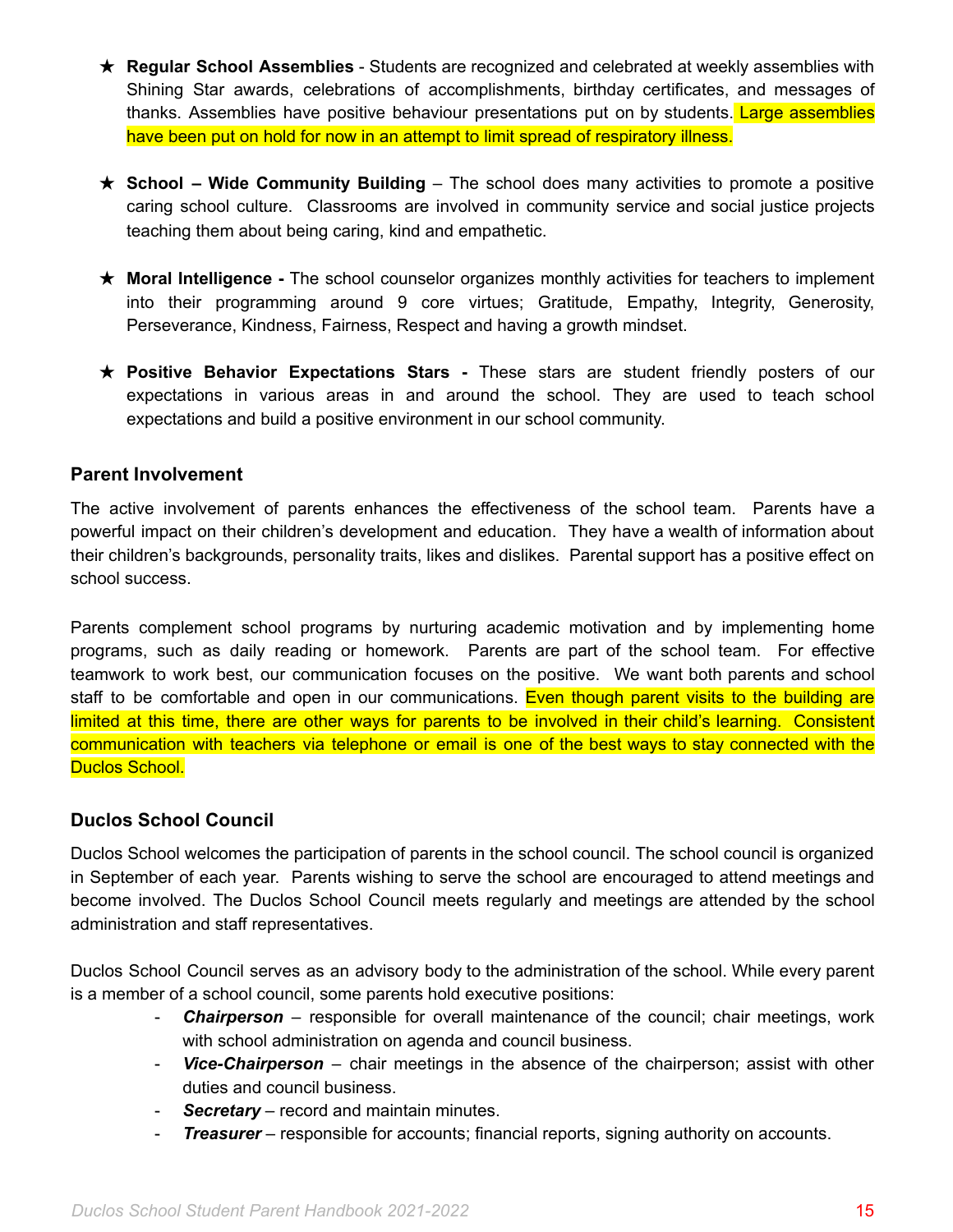### <span id="page-15-0"></span>**Fundraising**

The Duclos School Council, through the Duclos-HEB Support Group Foundation, holds fundraising events throughout the year to support the school. Fundraising has built new playgrounds, purchased books and resources, and supported school field trips and events. We appreciate the support and help of parents and the community in our fundraising efforts.

#### <span id="page-15-1"></span>**Volunteers**

Duclos School has an open door policy. We welcome and encourage parent help in classrooms and at school events. We know we couldn't do it without you. Please stop by the office to pick up a volunteer package. All volunteers are required to have a criminal record and vulnerable sector check before they can volunteer in our school. Arrange your volunteer time with the teacher. We need to know who is in the school at all times and ask all volunteers and guests to check in at the office upon arrival where they will be given a tag to wear as part of our way of knowing who is in the building and keeping our students and staff safe.

There are many opportunities to help out during the school year; we welcome your assistance at special events, field trips, and activities. (Due to COVID-19, volunteering opportunities will look different. We are limiting the number of people in the school to keep our students and staff safe. Before volunteering, a Criminal Record (with Vulnerable Sector) check must be completed. A school letter for Criminal Record checks is available as a tear out in the student agenda for parent convenience.)

#### <span id="page-15-2"></span>**Communication**

### <span id="page-15-3"></span>**Teacher Communications**

Teachers communicate and consult with students, parents/guardians, school administration and colleagues to maximize student development and achievement, and report progress.

There are many ways for a teacher to communicate with the home and with parents. It is the expectation at Duclos School that, at minimum, all teachers will communicate through

- Monthly classroom newsletters
- School Messenger for important notices, messages as needed
- Daily Agendas two way communication between home and school
- Phone calls as needed
- Parent meetings IPP day, parent teacher interviews and additional meetings as needed.

Individual teachers may choose to use additional tools to communicate and these methods should be communicated to parents at the start of the year. There will be consistency throughout the year. Regular and consistent communication builds good relationships and supports student success. Parents will be informed early in the year of the communications used by the teacher.

### <span id="page-15-4"></span>**Progress Reports and Course Outlines**

Progress reports are sent home in November, March and June of the school year. Regular communication about student progress occurs throughout the year. Success sheets, updates, work samples or student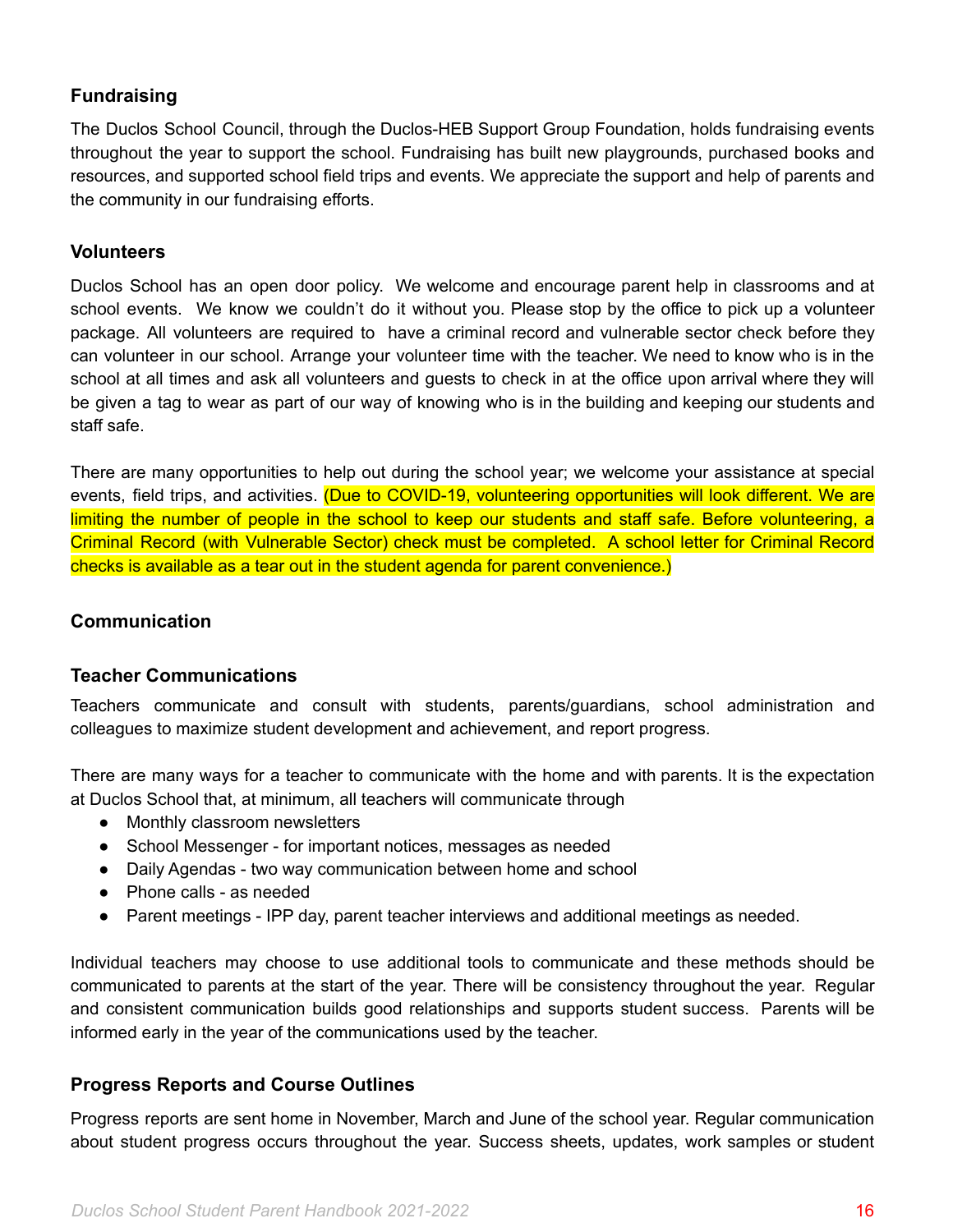portfolios are sent home regularly. Early in the school year teachers send parents a copy of course objectives and assessment procedures. Please feel free to contact the teachers with any questions you may have regarding the program of studies. Parents can get more information from the Alberta Education website: [https://education.alberta.ca](https://education.alberta.ca/)

#### <span id="page-16-0"></span>**Parent-Teacher Interviews / Student-Led Conferences**

We invite parents to meet with their children's teachers to discuss student progress. Interviews are held in November and March after progress reports are sent home. Interview times are scheduled and we encourage all parents to take part. This year, interviews may be held in person, over the phone, via Google Meet or through Zoom. Parents are always welcome to contact teachers any time during the school year.

### <span id="page-16-1"></span>**School Communications**

#### <span id="page-16-2"></span>**Newsletter**

Duclos School newsletters are posted online at the beginning of each month. You can access the school newsletters on the Duclos School website at: <http://duclosschool.ca/> Newsletters can be emailed to you as well. Hard copies can be printed and sent home upon request.

Newsletters keep parents informed of school events, remind parents of upcoming important dates, share information, and send our thanks.

#### <span id="page-16-3"></span>**School Website**

The school website includes newsletters, events and programs, staff information, classroom / teacher websites and information, the school handbook, and school contacts. Please make it a habit to check out our website: <http://duclosschool.ca/> or access it through the N.L.P.S. website: [www.nlpsab.ca](http://www.nlpsab.ca)

#### **Facebook and Twitter**

Please be sure to follow Duclos School on Facebook and Twitter. We use Facebook and Twitter to help deliver information about Education Activities and events to our families. Be sure to follow us for regular school information and updates.

#### <span id="page-16-4"></span>**Parent Communications**

Parents calling the school with information regarding how their child is going home must call **BEFORE** 2:30 p.m. or the message may not be passed on in time to the teacher. We are not responsible for children missing buses if messages are not relayed in a timely manner.

Teachers will only be able to return phone calls during recesses(if they do not have supervision) or before and after school. Students and teachers will not be interrupted during class unless it is an emergency. Teachers and Educational Assistants **do not** share their personal phone numbers with parents. Parents should always call the school directly to leave a message for their child's teacher.

Important messages should be put into the student agenda or relayed to the front office. Absences must be reported to the office and the office will relay that information to the teacher. This is to ensure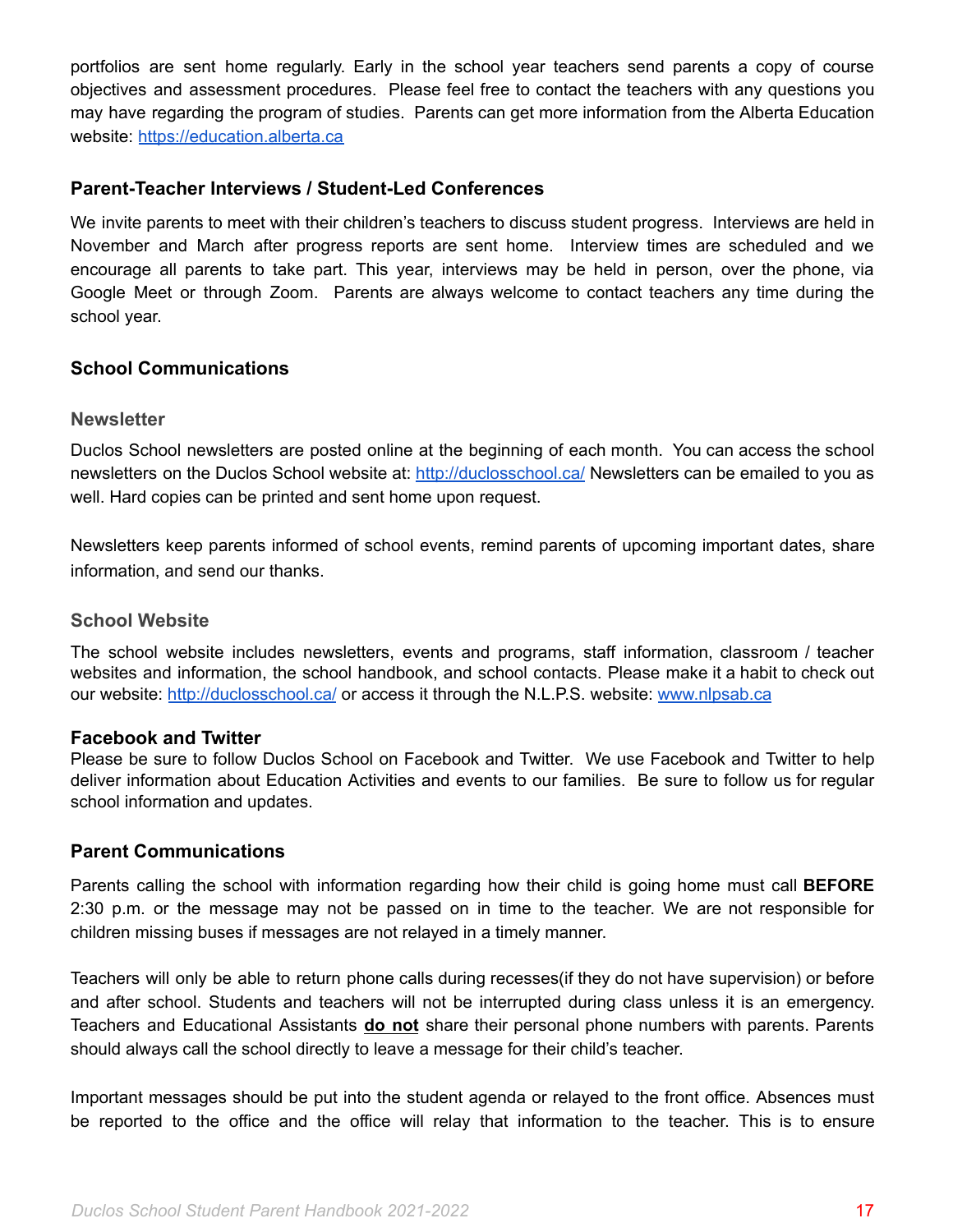messages are received in the event that the teacher is away and there is a substitute teacher on that day. This also ensures that attendance is marked accurately in our system.

### <span id="page-17-0"></span>**Student Communication**

### <span id="page-17-1"></span>**Phone Use, Cell Phones, Electronic Devices**

In the event of an important matter or emergency, a staff member will use a school phone to contact parents/guardians. If necessary, the child will be able to speak to his/her parent/guardian. Students are not to use classroom phones without permission and supervision by the child's teacher. Students can be reached at the school number (780-826-3992) if there is an emergency.

- Generally, elementary students do not have cell phones at school or carried with them during the school day. Students are not to use personal cell phones for text messaging or making/receiving calls during school hours. Use of smartphones, game devices, IPods, etc. may be appropriate for rides to and from school (such as listening to music), but the use of such devices at recess and during the school day is discouraged. Students are encouraged to play, be active, interact with others, and develop physical and social skills at recess.
- **Students who bring a mobile phone or other device to school and use it inappropriately, may have the device held by a staff member until home time or until picked up by a parent. The school is not responsible for loss or damage of personal communication or electronic devices.**
- The *Northern Lights Public Schools' Administrative Procedure 141* dealing with Personal Communication and Recording Devices has additional background on the use or misuse of cell phones or other communication and electronic devices:
- *"Modern communication and recording devices include, but are not limited to, such items as cameras, smart phones, IPods, video camcorders, laptops and MP3 players. These devices may add significantly to students' ability to communicate with others and/or to record information and events. It is acknowledged that these devices may contribute to an enriched educational environment and provide exciting enhancements to the educational experiences of students; however, these devices, when misused, can also create significant detrimental disruptions to classroom proceedings, violate personal privacy, facilitate academic dishonesty, and detract from the safe and caring atmosphere established by the school."*

### <span id="page-17-2"></span>**School Cash Online**

Northern Lights Public Schools offer School Cash Online as the preferred payment method. School Cash provides parents with the convenience of paying online for school items such as hot lunch, trips, school supplies, bussing fees, and spirit wear. Parents can also make donations to the school.

- School Cash Online is an online parent portal that allows parents to make payments, check current balance / account history and print or view receipts.
- <span id="page-17-3"></span>• An ASN number is required to set up your child online. If you do not have the student's ASN number, please contact the school. Duclos can provide parents with information on how to register. Please visit: <https://nlsd.schoolcashonline.com> for more information.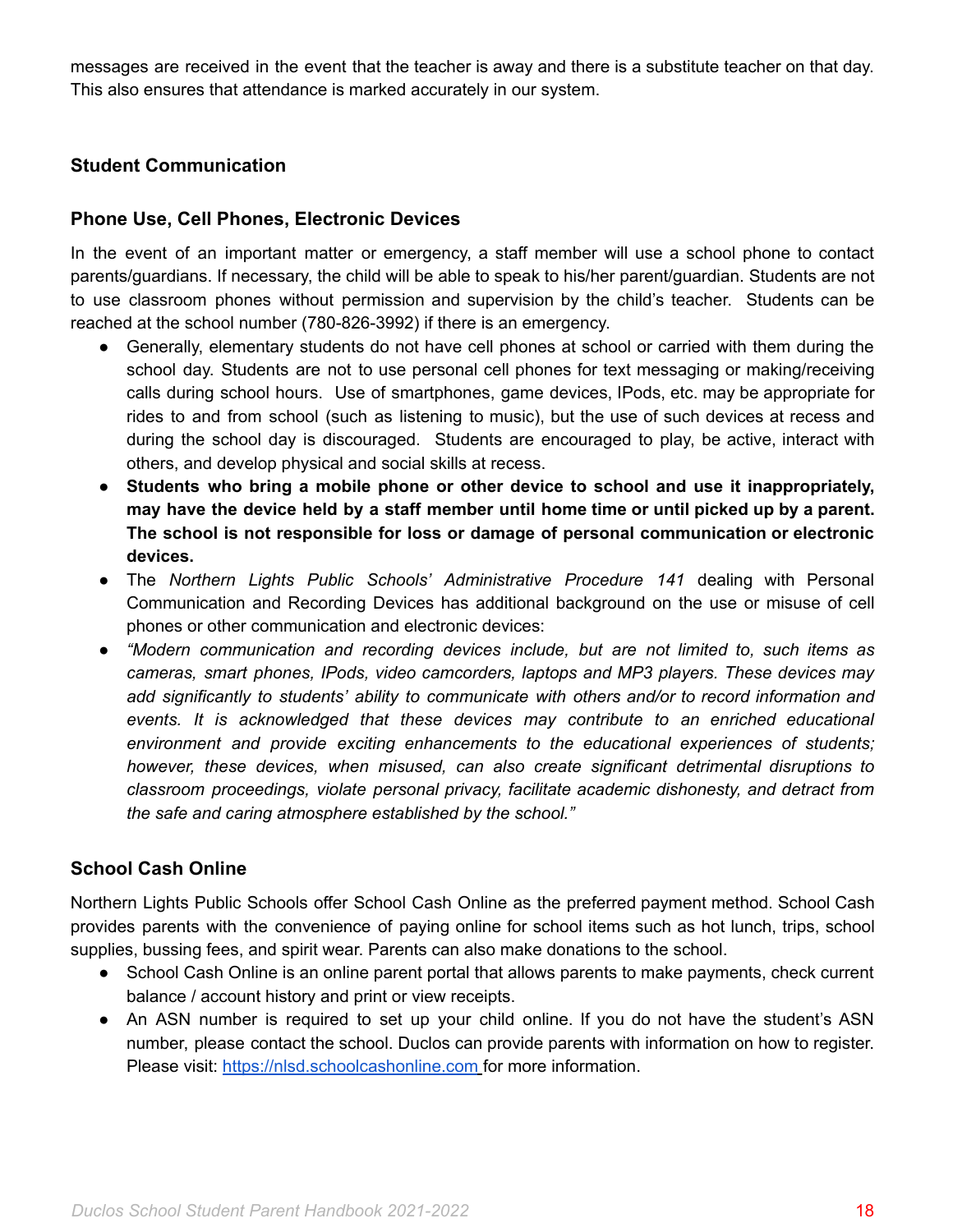# **Daily Schedule**

| Time                   |                                                                                                 |
|------------------------|-------------------------------------------------------------------------------------------------|
| 8:35                   | Opening<br>exercises,<br>announcements and attendance                                           |
| 8:40 - 9:18 (38 min)   |                                                                                                 |
| $9:18 - 9:48$ (30 min) |                                                                                                 |
| 9:48-10:18 (30 min)    |                                                                                                 |
| 10:18-10:31 (13 min)   | <b>First Recess - all students</b>                                                              |
| 10:31 - 11:04 (33 min) |                                                                                                 |
| 11:04 - 11:34 (30 min) |                                                                                                 |
| 11:34 - 12:04 (30 min) | Lunch Recess - all students                                                                     |
| 12:04 - 12:25 (21 min) | Lunch - All students eating                                                                     |
| 12:25 - 12:56 (31 min) |                                                                                                 |
| 12:56 - 1:26 (30 min)  |                                                                                                 |
| $1:26 - 1:56$ (30 min) |                                                                                                 |
| $1:56 - 2:09(13 min)$  | Last Recess - all students                                                                      |
| 2:09 - 2:40 (31 min)   |                                                                                                 |
| $2:40 - 3:10$ (30 min) |                                                                                                 |
| $3:10 - 3:20$ (10 min) | <b>Closing Routines</b><br>Pick up students dismissed at 3:15<br>Bus students dismissed at 3:20 |

# <span id="page-18-0"></span>**Student and Parent sign in/out policy**

As part of our concern for the safety and care of students, all students must be checked in and checked out at the office when arriving late or leaving early. Please call the school if you are picking up your child during school hours. Please ring the doorbell at the main entrance and someone will meet you at the door. If you must enter the school, you must complete the COVID self screening tool, put on an approved mask sanitize your hands at the entry and head straight to the main office to sign in. Please wait to be assisted. If you are dropping off your child late, please bring them to the door, ring the doorbell and someone will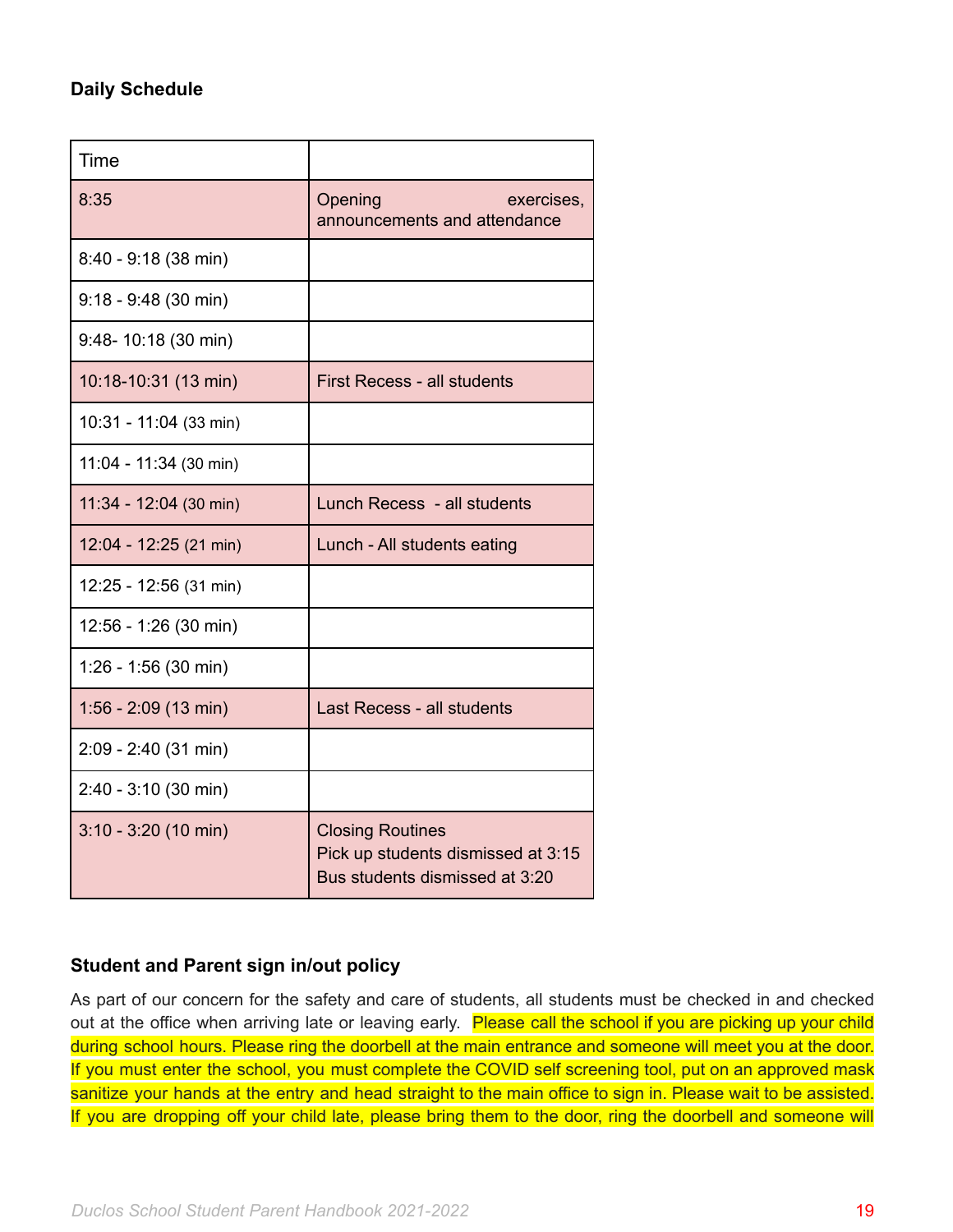meet your child at the door. Please do not leave your child unattended. All visitors to the school must sign in and out at the office.

### <span id="page-19-0"></span>**Attendance:**

Regular attendance at school is essential to maximize student growth and achievement. We want all students at school and on time every school day. We are happy to have them here and want them to be successful.

All students are to be at school each day between 8:15 - 8:35 a.m. We encourage and expect students to arrive on time. This is good for the students and helps avoid disruption to others when there are late arrivals.

A student may not leave the school before dismissal time; students being picked up are taken outside by the classroom teacher at 3:15. Please pick them up in the designated pick up area. Older siblings will wait with their younger siblings in the younger siblings pickup area. Bus students are dismissed at 3:20 p.m. Parents picking up a child early for medical or dental appointments must notify the office at 780-826-3992 Voicemail is available from 8:00 a.m. - 4:00 p.m. to leave messages.

### <span id="page-19-1"></span>**Student Attendance** *(NLSD [Administrative](https://www.nlpsab.ca/download/137273) Procedure 330 Student Attendance)*

The *Education Act* lists the following as excusable absences:

- a) illness
- b) religious holy days
- c) suspension or expulsion by the administration of the school or the School Board;
- d) special permission from the Board of Education

*Unexcused absences are noted on attendance records.*

The Duclos School attendance policies are aligned with *Administrative Procedure 330 of the Northern Lights School Division.*

### **Background**

Regular attendance at school is essential if educational benefit is to be maximized. Responsibility for maintaining acceptable attendance rests with the parent and/or the student. The school has a responsibility to keep the student and parent regularly informed of attendance requirements and status. Procedures utilized in connection with student attendance shall be in accordance with the laws of natural justice. The main purpose for pursuing attendance problems must be with the intent of improving attendance and encouraging students to remain in school.

Students are expected to arrive on time each day. It is expected that all students will be in the school by 8:40 a.m. daily and stay for the full school day unless otherwise arranged with school staff. This year's dismissal is staggered. Students who are being picked up by parents/guardians are led outside at 3:15 to a designated pick up area. **Grades K and 1 wait on the east side of the schoo**l, while **Grades 2 - 4 wait on the west side of the schoo**l. Parents, please wait for your child at the designated area so as not to crowd the entrances and sidewalks. Bus students are dismissed at 3:20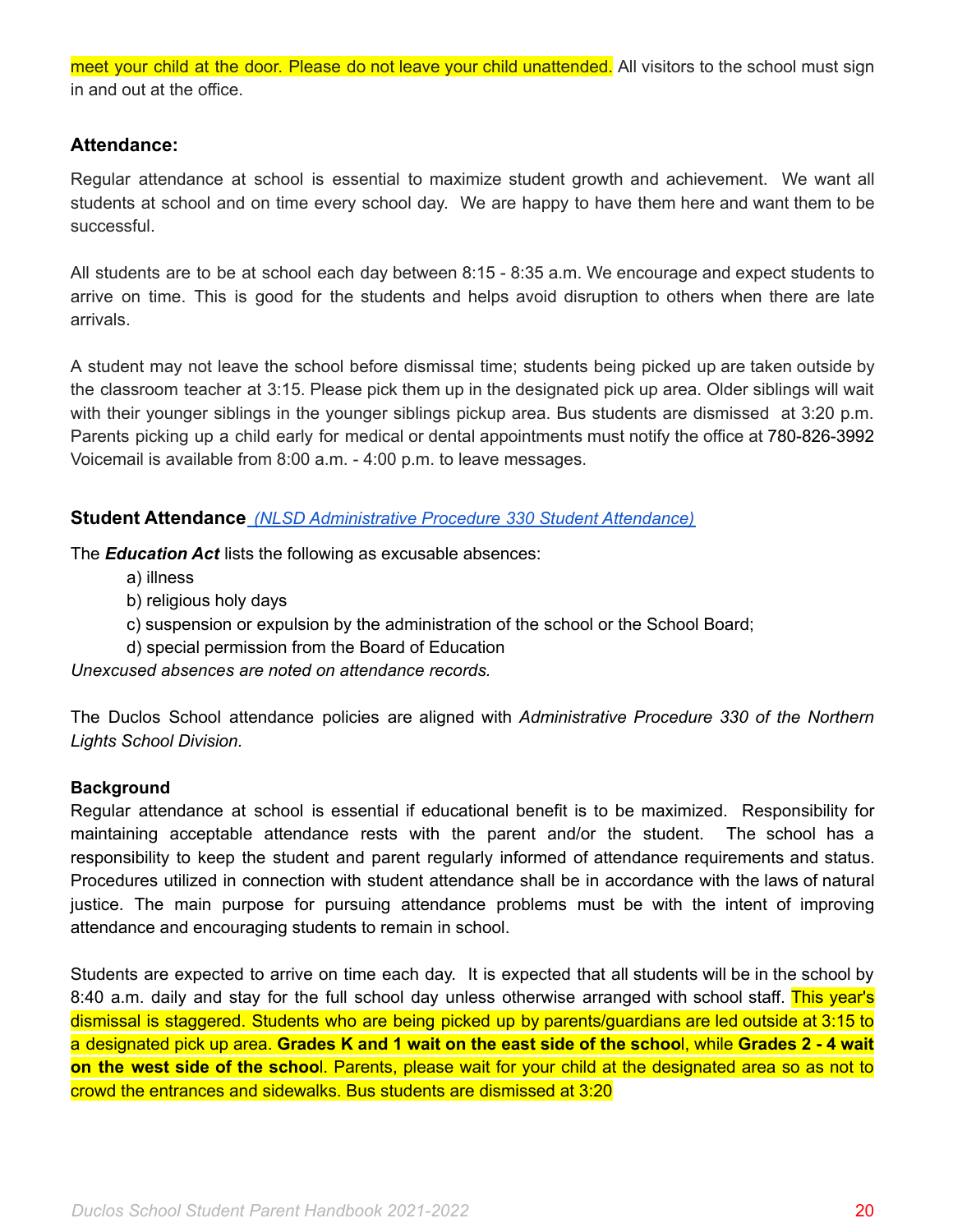### <span id="page-20-0"></span>**Absentee / Late Check:**

The first bell rings at 8:30 a.m. This is when students and staff go to the classrooms. At 8:35, teachers begin morning routines, including checking student attendance. At 8:45 the first class begins. A student is considered late if they arrive after the teacher has completed morning attendance. After the attendance check is completed, the office looks at the attendance for each classroom and begins calling parents. Parents are contacted if they have not notified the school office of an absence. We are checking to be sure we know where each child is, each school day. The automated School Messenger System will call out to all contact numbers. If not answered, the office will continue to call. Parents can use Safe Arrival to report student absences as well. We encourage parents to use Safe Arrival. Please call the school to learn how.

During this school year we will be calling all parents who have reported their child absent because of illness/injury. Illness/injury are not separated in the system which is why we need to call to clarify the reason. We are required to track student illnesses carefully. If over 10% of our students are away due to illness we are required to report this to Alberta Health Services. We appreciate open and honest communication about your child's absence. This supports a safe environment for all kids.

### <span id="page-20-1"></span>**Staff Professional Development**

The Northern Lights Public Schools and Duclos School are committed to professional learning. School staff participate in professional development sessions held after school and periodically throughout the year. Staff also attend various training and workshops to better serve the needs of the students and to improve their work as professionals. On days when a teacher is attending a staff development session, a certified substitute teacher will be with the class. Duclos staff is committed to students, high levels of student engagement, quality instruction and assessment, and outstanding achievement. In the event that a certified substitute teacher is unavailable, we may call in a parent supervisor in their place. Parent supervisors have been screened by Human Resources. We only use supervisors from an NLPS approved list.

### <span id="page-20-2"></span>**School Supplies**

Parents are responsible for purchasing school supplies for their children. Each grade level at Duclos has common supply lists for students. These lists are sent home with report cards in June and can also be found on the school website. Please label personal belongings. Duclos is set up with [Mabel's](https://mabelslabels.ca/en_CA/fundraising/support/) Labels to assist with this task. It serves as a fundraiser for our students.

### **Class Lists**

For the new school year your child is assigned to a classroom. Our teachers consider all students when determining placements. Teachers take into consideration many variables when assigning your child to a classroom. They include demographics such as age, gender, maturity, abilities, talents, and the relationships among students. Information about each child is gathered throughout the year, both from parents and the child. Our decisions are based on the best interests of each child and his/her unique academic, social, and behavioral needs. Class lists are not finalized until the end of August, there are new students arriving up to the first day of school and often into the first couple weeks of school. Parents will be notified of who their child's teacher is through school messenger. Class lists will not be posted. We do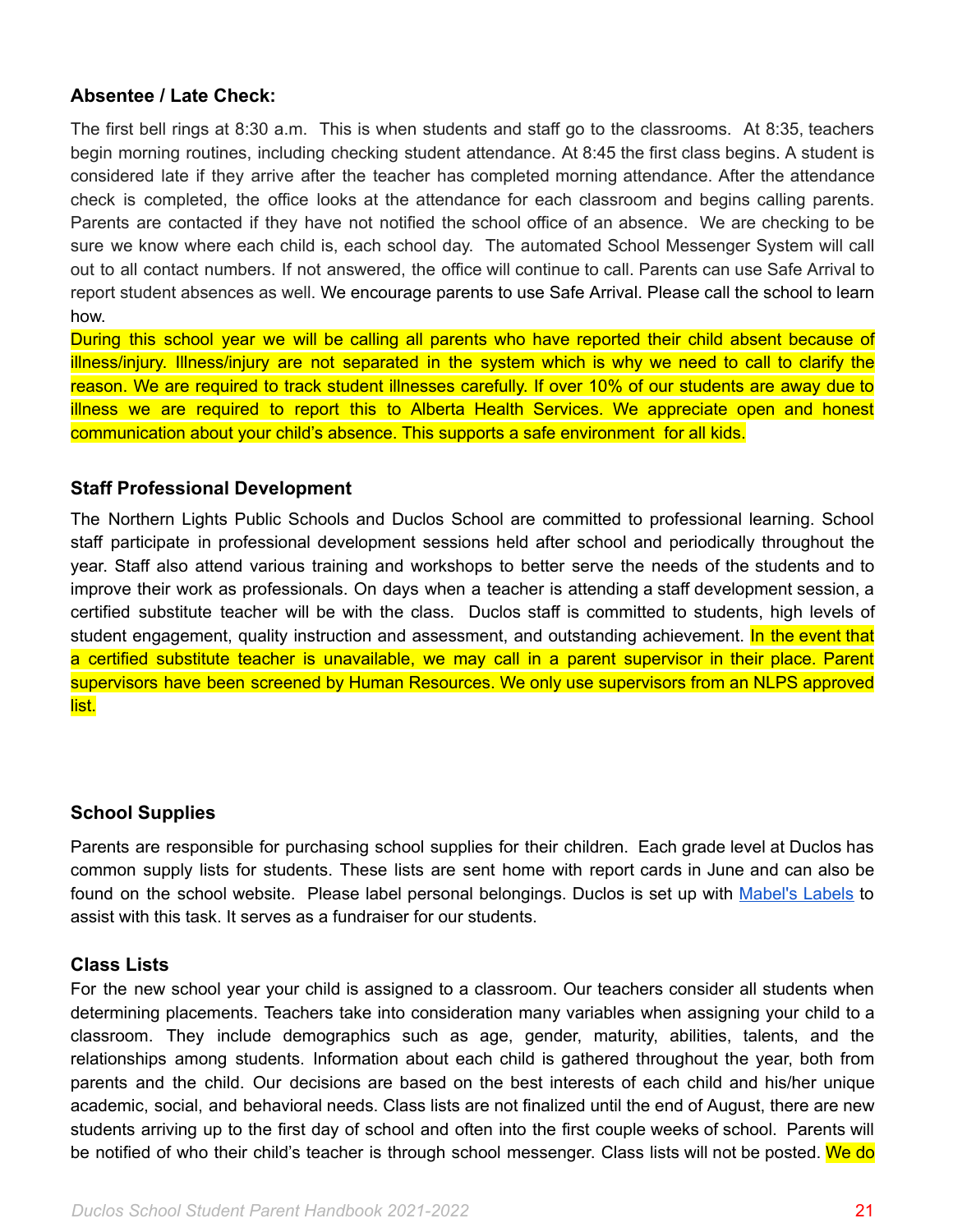not take classroom/teacher requests. This upsets the balance of our classrooms and much work goes into looking at each of the factors listed above. We do our best to put students with at least one friend but cannot always guarantee this. If you have questions or concerns please contact administration for assistance.

#### **Lockers / Boot racks**

Students are assigned a locker and space on a boot rack. Students are responsible to ensure that their belongings are cared for and stored. Labeling of belongings is recommended. Lockers are to be clean and tidy. Boot racks are used to store outdoor footwear.

### <span id="page-21-0"></span>**School Photos**

School photos are taken each year. Individual pictures and class pictures are taken. Individual photos are taken at the start of the year and group pictures are taken near the end of the school year.

### <span id="page-21-1"></span>**School Clothing, School Colours and Mascot**

Each school year we take orders for school clothing. The clothing comes with the school logo and in school colours. The Duclos School mascot is a **BULLDOG** and the school colour is RED. Our mascot is **Buddy the Bulldog** and he sometimes makes special appearances at school events.

### <span id="page-21-2"></span>**Student Recess Breaks**

Duclos School believes that the safety and well-being of all students is of the utmost importance. "The safety of students must be assured through supervision of students in all school facilities and grounds and during Education Activities. The Superintendent expects staff to develop procedures and practices which enhance the safety of students and which give individual students a sense they are in a safe and caring environment." *NLSD [Administrative](https://www.nlpsab.ca/download/137275) Procedure 310 Student Safety and Supervision*

All Duclos School students are provided recess breaks three times each day. The schedules for these breaks are included in this handbook under Daily Schedule.

All students in Kindergarten to Grade 4 are required to be outside for recess breaks, unless administration determines the need for an indoor recess due to poor weather or any other unforeseen circumstance. There are supervisors on duty; supervisors wear reflective safety vests to increase their visibility. Students must adhere to the supervisors' expectations and remain in designated areas where supervision is provided. Students are to use equipment with consideration for others and for safety.

### <span id="page-21-3"></span>**Too Cold for Recess**

At Duclos School we believe that all students will go outside for all recesses. The weather does not have to be perfect for children to have fun and to enjoy outdoor physical activity on a daily basis.

Going outside and exercising makes children feel better and has health benefits too. Outdoor activity for students improves performance in school. Research shows that daily exercise improves learning, helps children concentrate better and participate more in class.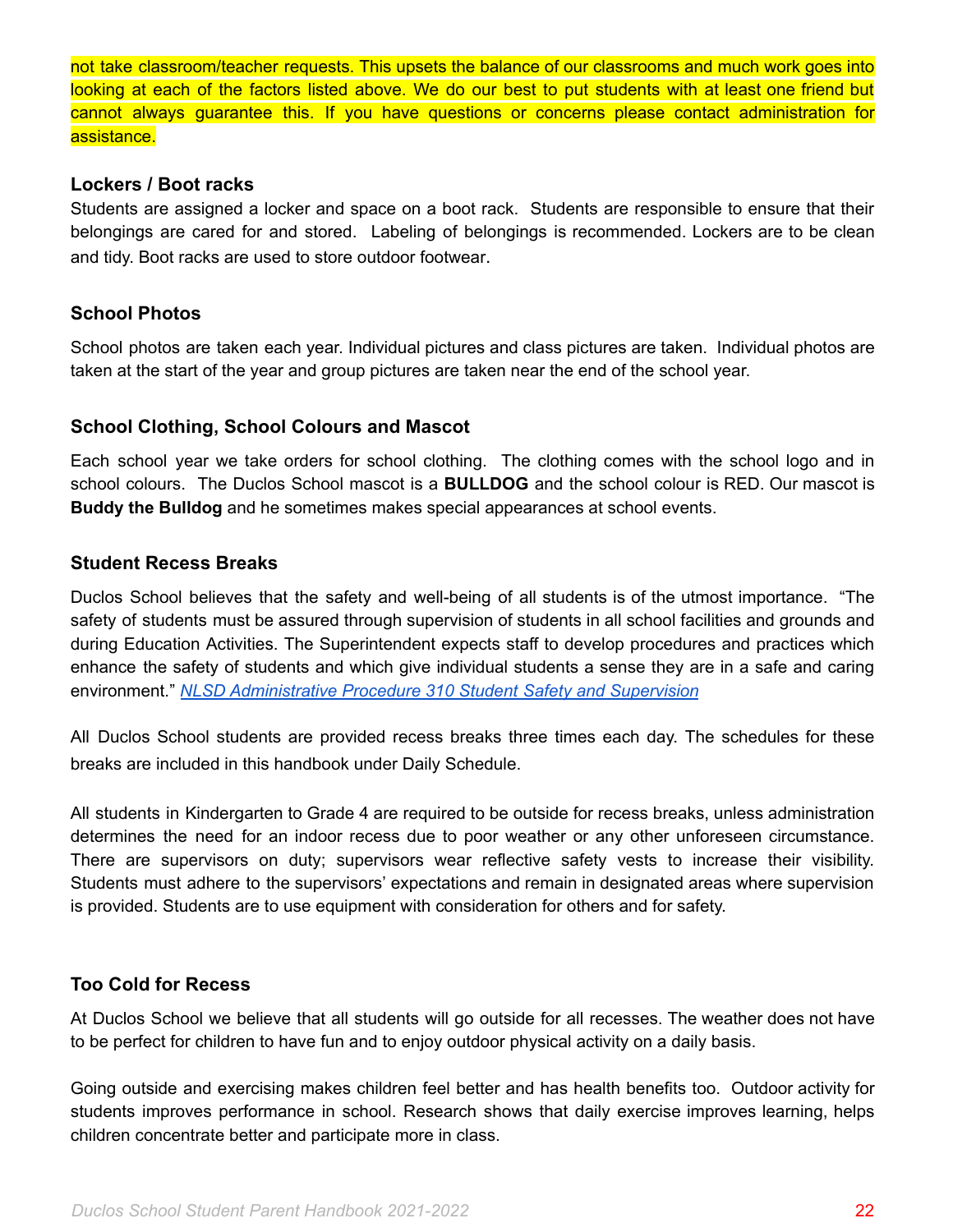When it is extremely cold, regular outdoor recesses will be cancelled and we will have inside recesses. We determine when we will have an indoor recess based on the temperature at recess time along with consideration for wind chill factor. Generally, we use the temperature of -25C (combined wind chill and temperature) or the Principal's discretion based on current weather conditions.

#### <span id="page-22-0"></span>**Appropriate Clothing and Footwear**

Students need to be prepared to go outdoors in all types of weather, including snowy or rainy conditions, and for a winter day. At Duclos School we believe that our students can go outside for all recesses. We have students stay indoors when the temperature and wind chill combined is lower than -25 degrees Celsius or if it is raining heavily. We expect all students to be dressed appropriately for the weather. Students go outside for recess breaks and need to be dressed comfortably (whatever the weather). This is reinforced with students often and staff monitor closely to ensure that students are properly dressed for the weather conditions.

Please make sure that your child(ren) are dressed properly for the bus ride, for the weather and for outdoor activity.

#### <span id="page-22-1"></span>**Sick Children at School**

Generally, children do not get sick because of the cold weather, and cannot become sicker because of cold weather. Generally, any child well enough to come to school is probably well enough to go outside. We expect that all children will be able to go outside for all recesses and we discourage students from staying indoors at recess. There is little evidence that cold weather itself causes illness, except perhaps from frostbite or hypothermia, which is prevented by dressing properly for our Alberta winter weather. If a child is feeling sick, we will take care of him/her and notify the parent as soon as possible so the child can be taken home.

Please keep sick children at home. If a child becomes ill at school we will care for them and contact the parent/guardian to pick him/her up as soon as possible. In the event that we are unable to contact the parent, we will call the emergency contact person that has been identified in the registration form. At least one emergency contact must be listed and be able to come in and pick up the child should we not be able to get a hold of the parent.

We follow the Daily [Checklist](https://open.alberta.ca/dataset/56c020ed-1782-4c6c-bfdd-5af36754471f/resource/58957831-a4ab-45ff-9a8e-3c6af7c1622e/download/covid-19-information-alberta-health-daily-checklist-2021-08.pdf) for Adults and Children as provided by Alberta Health Services. If your child is showing any of the listed symptoms in this checklist, parents will be contacted immediately. Parents are required to pick their child up and follow the recommendations set out by Alberta Health Services and the Chief Medical Officer. More information can also be found on the NLPS [website.](https://www.nlpsab.ca/parents/covid-19) Please report any pre-existing medical conditions to the school for our records.

#### <span id="page-22-2"></span>**Injuries**

In cases of injury or illness to a student on school grounds, in school, or on a site where a school-sponsored activity is being held, the school division expects the supervising teacher or Principal to act as a responsible guardian and seek immediate treatment. Emergency student transportation authorized by staff members will be by the safest means possible. In emergency situations, quick action may be critical.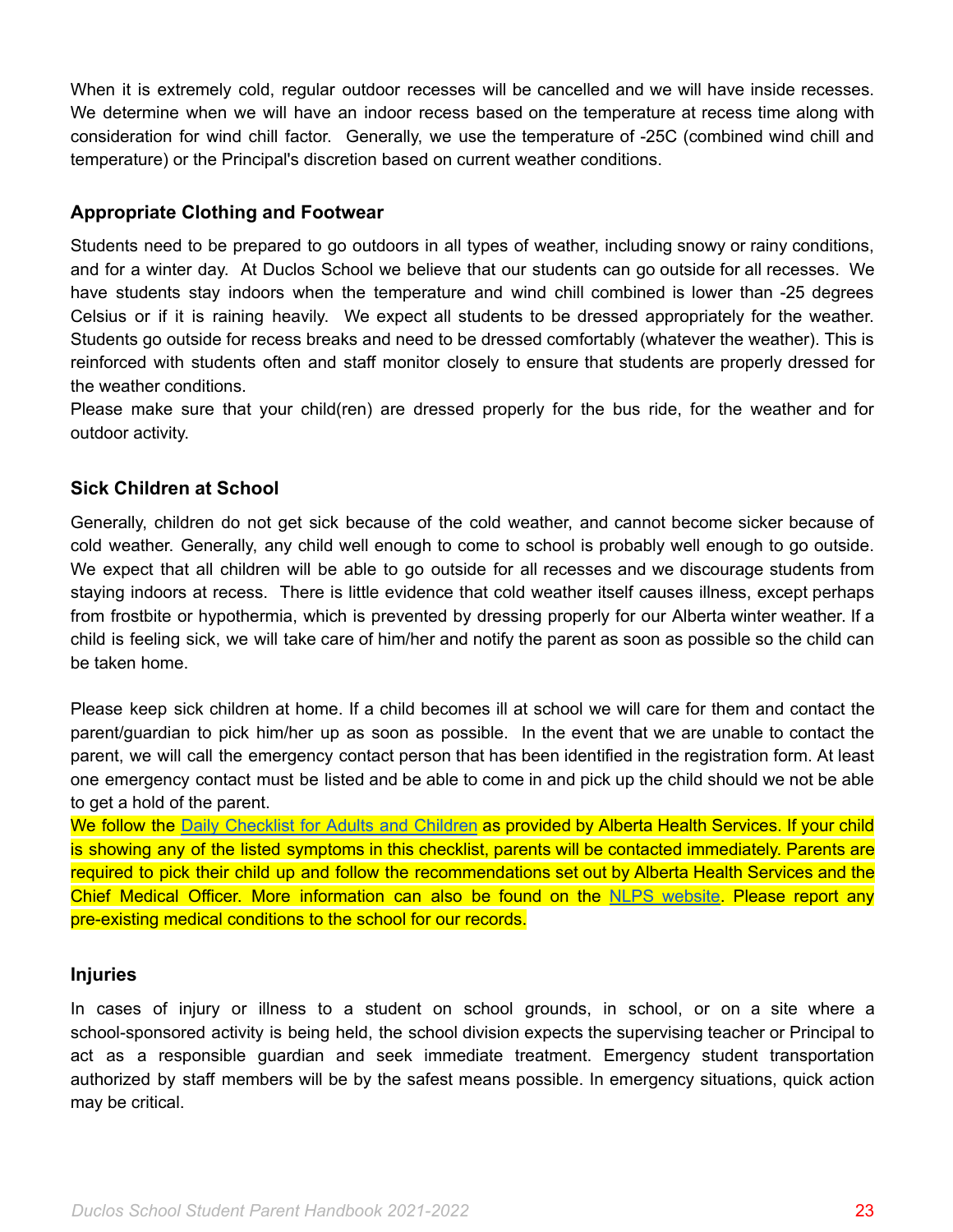When students are injured at school they are taken to the office for first-aid. A student injury report is filled out by the first supervisor on scene. A phone call to the parent / guardian / emergency contact is standard procedure.

#### <span id="page-23-0"></span>**Allergies & Medications**

Please be sure that the school knows if your child has a medical condition, allergy, or requires any medication. Such information must be provided on the registration form and an update must be completed each year or as required.

School personnel do not administer medication to students unless it is deemed necessary by a physician. In most cases, medication can be given during non school hours. Should it be deemed necessary for your child to receive medication at school, please contact the school office to get the necessary forms and procedures for giving the school consent to administer required medications.

**Med***ication shall ONLY be administered to a student by school personnel with written permission by the parent or guardian and signed by the family physician and school principal.*

#### *Medication cannot be stored in lockers, backpacks or desks.*

All medication must be stored in a secure location at school. If your child requires prescription medication, an "*Administration of Medication to Students*" form must be filled out at the school or the Bonnyville Medical Clinic office and be signed by the prescribing physician.

#### <span id="page-23-1"></span>**Peanut and Nut Free School**

Please remember that for the health and safety of students at our school, Duclos is a peanut/nut free environment. Several students have severe allergies to peanuts, nuts, and products containing peanuts or nuts. Please be careful when packing lunches. Lunches are monitored and items are labeled and returned home if they contain nuts or "may" contain nuts. If you require "nut free" stickers for lunches, please contact your child's teacher. Thanks for your cooperation.

#### <span id="page-23-2"></span>**Lice Checks**

Like all schools, Duclos School may have incidences of head lice. Keeping head lice in check requires the support and care of all parents. Parents are encouraged to regularly check their children for lice or nits. If there is a case of live lice or if there are nits, we check the whole class, and the classroom of siblings. Students who are absent that day are checked upon their return to school. Students found to have live lice are sent home to be treated and they must stay at home until there are no nits or lice on the head. Parents are informed when there are live lice or nits. All nits must be picked clean to help prevent re-infestation and spreading. For more information, contact a public health nurse at 780-826-3381.

#### **Extra Curricular Activities and Special Events**

The following activities may be cancelled or altered due to COVID-19. Please watch our website, school newsletters and school messenger for any updates.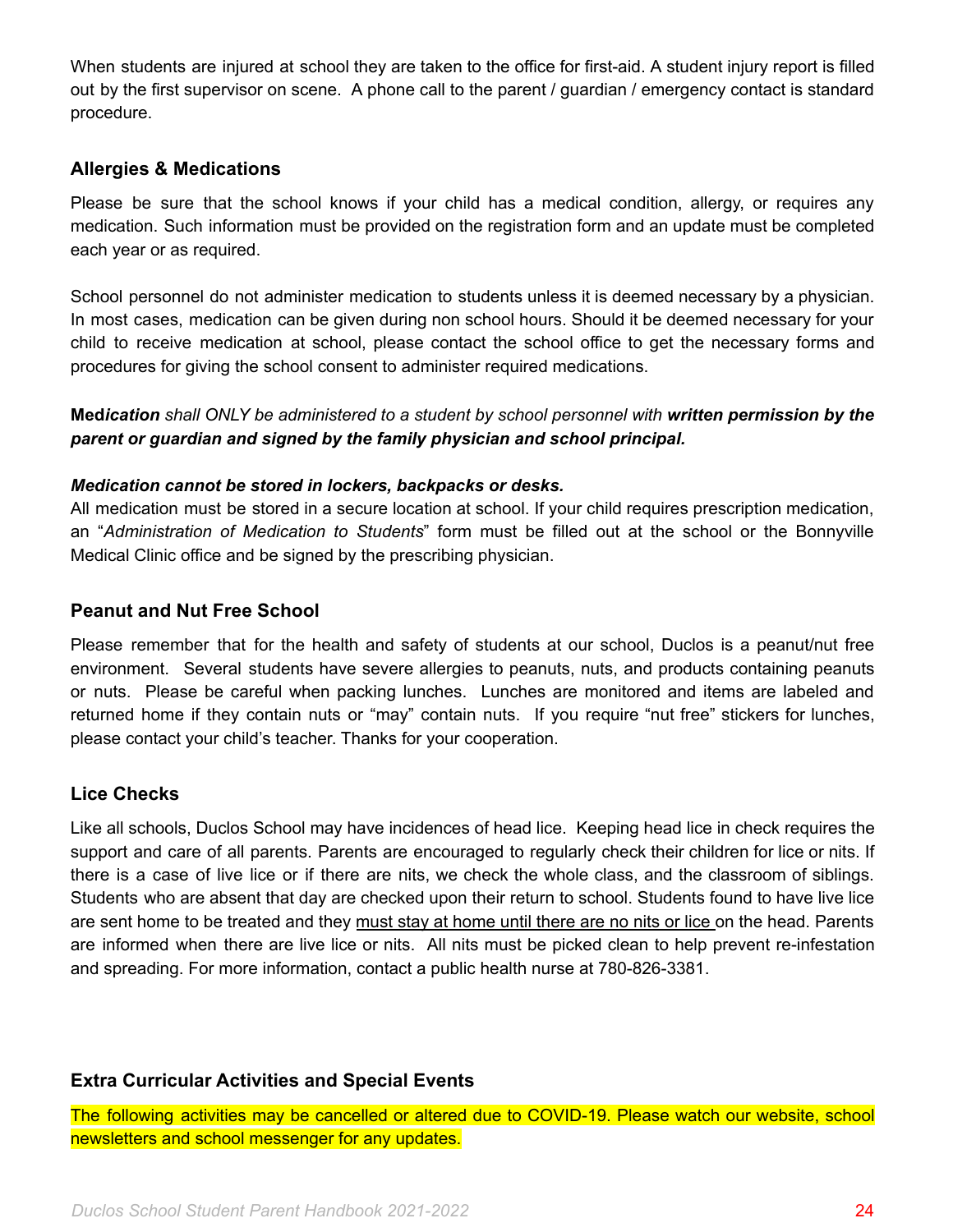### <span id="page-24-0"></span>**Skiing at Kinosoo Ridge**

Duclos School offers students in grades 1 to 4 a day of downhill skiing or snowboarding at Kinosoo Ridge Ski Hill near Cold Lake. Parents are responsible for the appropriate fees. Lessons and equipment rentals are available. Kinosoo Ridge rules and expectations apply.

#### <span id="page-24-1"></span>**Swimming Lessons**

Duclos School works with the Bonnyville Pool to offer swimming lessons to our students. The sessions are offered in the spring. Information about registration, dates, times, fees will be sent home in advance.

### <span id="page-24-2"></span>**School Sports**

We offer daily physical activity with physical education classes and encourage active outdoor play at all recess breaks. Some grades have in-school intramural activities and after school sports offering a variety of games and activities.

### <span id="page-24-3"></span>**Assemblies**

Duclos School has weekly assemblies to celebrate our work, our students' character and initiative, and our school's accomplishments. We recognize students' good behaviour with Shining Star Awards. We honor birthdays, celebrate reading, positive behaviour and character education. O Canada is sung as a sign of respect for our country. Parents are welcome to attend assemblies.

### <span id="page-24-4"></span>**Celebrations and Events**

Throughout the year Duclos organizes many wonderful events to enhance the educational program and learning opportunities for our students. Guest speakers, authors, performers and other guests make presentations at our school. Duclos School extends an invitation for parents to join the students in these activities. These may be cancelled or modified for the safety of your children this year due to COVID-19)

### <span id="page-24-5"></span>**Field Trips**

Field trips are an important part of the educational experience and are offered to all grade levels during the school year. Field trips enhance the curriculum and give students new learning opportunities and experiences. Volunteers are encouraged and welcomed to join us as supervisors. Due to liability, we are unable to allow siblings to accompany the school on these outings. Some field trips may have a cost to each student to help with transportation or an associated expense, such as an admittance fee.

### <span id="page-24-6"></span>**Policies and Procedures**

### **Dress Code**

Duclos School expects our elementary students in preschool to grade four to dress and maintain an appearance that is conducive to the promotion of a positive learning environment in the school.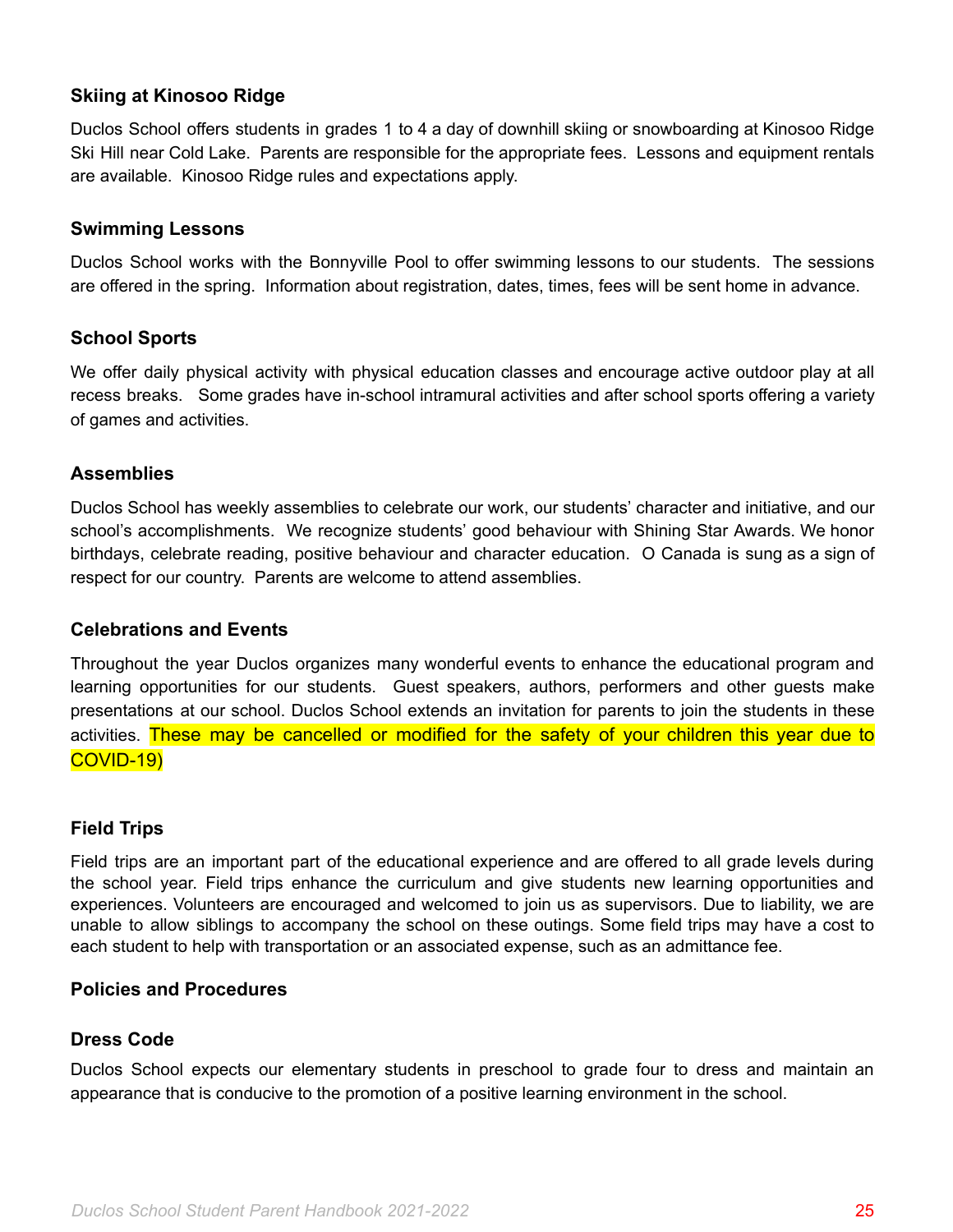- Clothing is expected to be tasteful and considerate of others, and appropriate for the age of the students and for the range of activities at school. What may be acceptable and appropriate in other settings is not necessarily appropriate at school. We ask that students do not wear clothing with excessive rips even though it may be fashionable.
- Hats, hoods and outdoor clothing are not to be worn in the school other than on theme days. Wheelies or rolling shoes are not permitted as they are dangerous and could cause accidents.

### <span id="page-25-0"></span>**Indoor / Outdoor Footwear**

All students *must* wear clean indoor shoes while inside the school. Students are expected to have outdoor shoes or boots for going to and from school and to wear for outdoor recesses. Outdoor play is part of an active, healthy lifestyle. Please ensure that your children have appropriate footwear.

- **● We expect that all children will have outdoor and indoor footwear. Proper outdoor footwear is required and must be removed when coming into the school. Snow, mud and dirt are not to be tracked into the school. This helps with the cleanliness and enjoyment of the school.**
- Suitable running shoes are necessary to participate in Physical Education. Students have daily phys.ed. and need proper, non-marking running shoes for participation in the gym.
- Footwear is to be worn in the school at all times for cleanliness and safety. Labeling of belongings is recommended.

### <span id="page-25-1"></span>**Names or Labels on All Personal Belongings**

Students are expected to care for all their belongings. Lockers, desks, and boot racks are provided for storage. Putting names on belongings helps to keep track of them. Valuables (such as video games or electronics) should not be stored at school. Lockers do not lock and we do not want items misplaced or taken. We ask parents to assist with this and be sure that belongings are properly cared for. Labeling belongings will assist you and the school in getting things back. The school is not responsible for lost items.

### <span id="page-25-2"></span>**Lost and Found**

You can check the Lost & Found to pick up anything that belongs to your child. Lost & Found items are frequently put on display in the main hall for students to see and claim. Items left for long periods of time may be packaged up for delivery to a second hand store. Thank you for taking care of personal belongings. There will be no lost and found at school this year. We will do our best to return things to students but if there are no labels on personal items this could prove very difficult. We will try to post items on Facebook for identification a few times throughout the year. Clothing could be bagged and sealed and taken to the second hand store or thrown out, depending on condition. Please talk to your children about proper care of their belongings.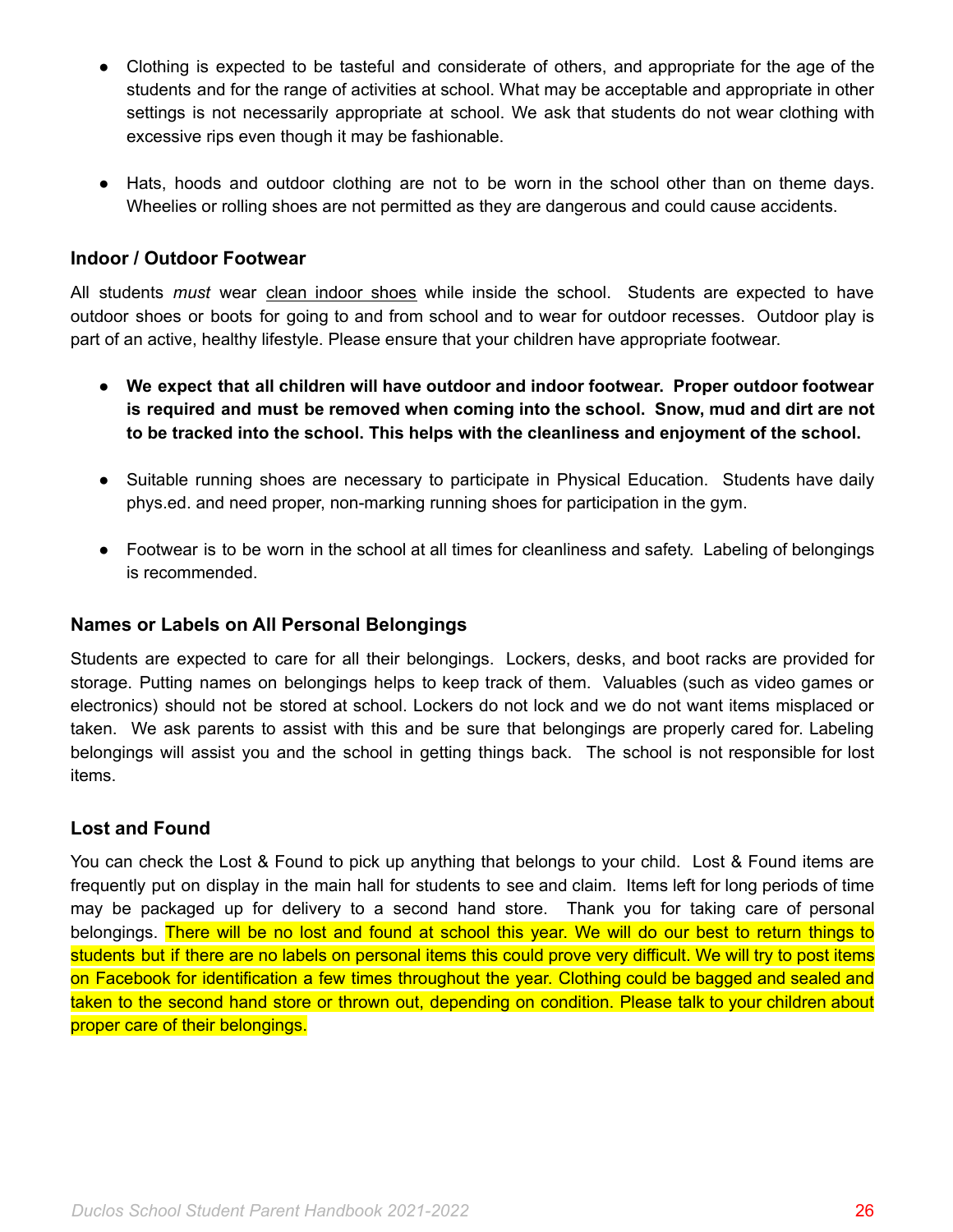### <span id="page-26-0"></span>**Equipment, Games, or Toys from Home**

If children are using roller blades, scooters, skateboards or bicycles to come to school, we expect that they will be labeled and stored for the day in a proper location assigned by the classroom teacher. We do not allow students to use these items on the playground at recess.

If your child wants to bring in a toy from home to play with at recess it must be labeled and easily identifiable. Digital or electronic toys should not be brought to school. This includes things like iphones and ipads. We discourage children from bringing "special toys'' to school, unless permission is given by the teacher for special events. If students are playing with "home toys" at recess, they are responsible for caring for them. We promote social interaction and active play at recess. Toys are to be stored during the school day, and are not to be played with during class time. The school is NOT responsible for missing or broken toys.

### <span id="page-26-1"></span>**Weapons (Violent Toys, Toy Guns)**

At no time are weapons of any kind or toys that look like a knife / gun, or toys that promote violence or aggression allowed at school. Thanks for your cooperation.

### <span id="page-26-2"></span>**Emergency Drills**

#### <span id="page-26-3"></span>**Fire Drills:** *NLPS NLPS [Administrative](https://www.nlpsab.ca/download/137269) Procedure 312*

Fire drills are an essential part of all school safety programs. The principal has the responsibility for establishing, in accordance with the legislative and code requirements and in consultation with the local Fire Department, appropriate programs and procedures for the safe and orderly evacuation of students during a fire drill or actual fire emergency.

The school shall ensure that fire drill procedures and diagrams showing exits for each area are posted in each classroom and teachers familiarize their students with fire drill exits and procedures. The Principal shall organize fire drills, one to be held during the first full week of school and regularly during the school terms. All school building personnel will participate in the drills. The principal keeps a record of each fire drill, noting the date, the time for exit, and any unusual circumstances.

### <span id="page-26-4"></span>**Emergency Evacuations:** *Northern Lights School Division [Administrative](https://www.nlpsab.ca/download/137262) Procedure 311*

The welfare and safety of students is the direct responsibility of the principal. The principal shall take whatever immediate, appropriate action is necessary to maintain the operation of the school under unusual conditions. When necessary, the Principal's actions may be guided by the advice of the Royal Canadian Mounted Police, the Fire Department, or Disaster Services. Following unusual conditions, the principal shall consult with the superintendent after ensuring there is no immediate threat to students and staff. Certain emergent situations are best handled through the Office of the Superintendent in order to coordinate communications and to enhance safety and security issues for students, staff, and parents. The Superintendent expects school-based administrators to connect with community planners to coordinate the disaster plan.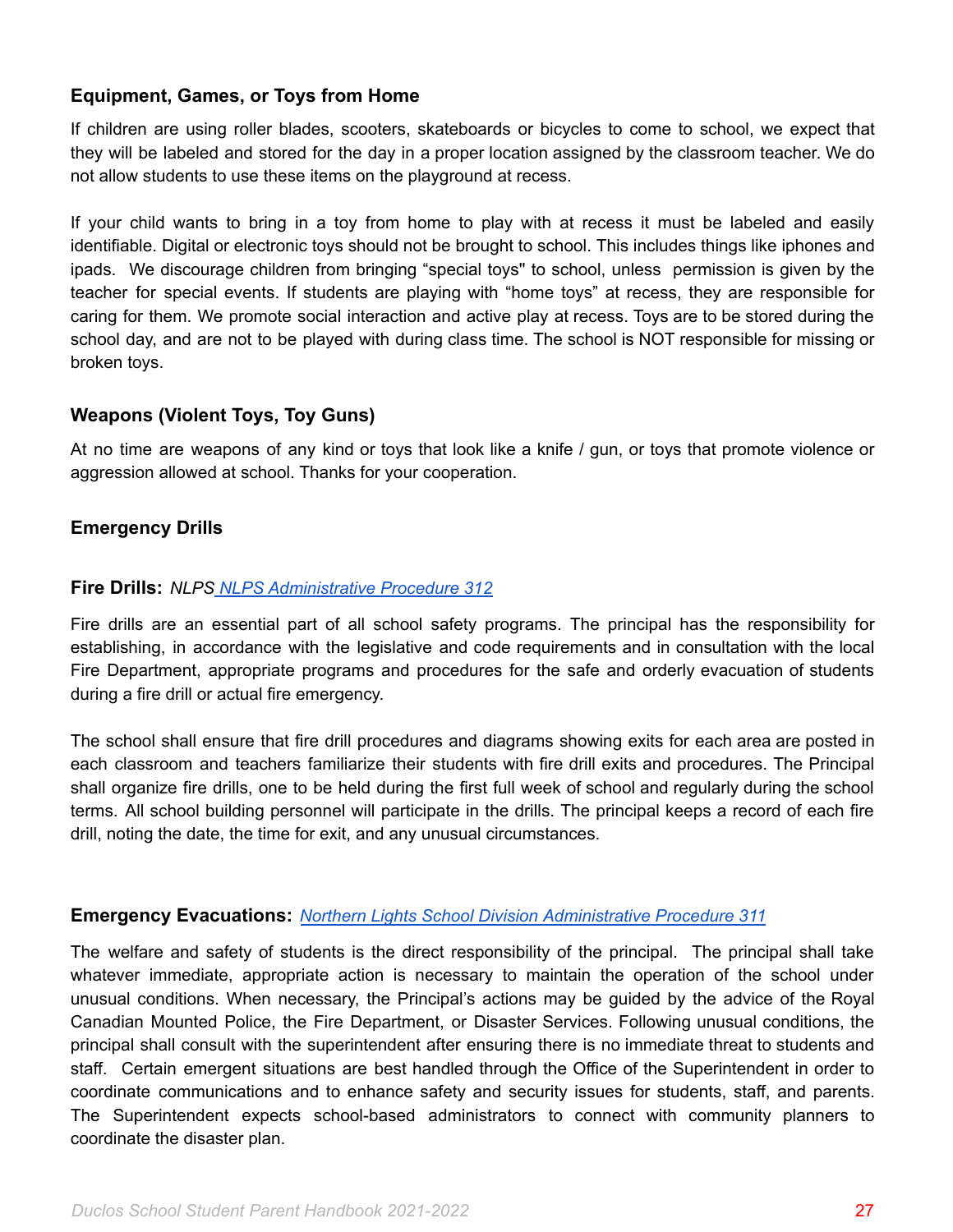In the event of an evacuation of Duclos School the students will be moved to Bonnyville Pentacostal Church, Bonnyville.

#### <span id="page-27-0"></span>**School LockDowns**

Duclos School like all schools practices a School Lock Down. A lock down is part of school emergency procedures, which includes practicing fire or emergency evacuations. A lockdown happens when a threat to the safety and well-being of the students occurs either inside or outside the school. A lock down is securing the students and staff in safe, locked locations inside the building. Our procedure is done to minimize panic and ensure quick action.

The safety and well-being of the students is the responsibility of the principal and the staff of the school. In the event of a school lock down, it is done to protect the safety of students and staff because of a potentially dangerous situation or intruder.

We ask all parents, visitors, and guests to check in at the office before proceeding anywhere in the building. If guests or parents are in the building during a lockdown, they will be wearing a visitor's tag which they picked up at the office. They will be secured in the room that they are volunteering in or at the closest secure area.

#### **Safety and Security at Duclos School (Locking the Doors)**

All doors will be kept locked this year. Any visitors to the building will need to make prior arrangements with staff and ring the doorbell at the main entrance to be let into the building. Visitors, parents and guests will only be permitted in the building if necessary and after completing the Daily [checklist](https://open.alberta.ca/dataset/56c020ed-1782-4c6c-bfdd-5af36754471f/resource/58957831-a4ab-45ff-9a8e-3c6af7c1622e/download/covid-19-information-alberta-health-daily-checklist-2021-08.pdf) posted on the door and comply with our COVID protocols. Students are taught not to open the door for anybody.

### <span id="page-27-1"></span>**Parent Parking Areas**

There is short stay parking to the west and east of the school in the two lanes. The drive through lane is to be used for quick pick ups. A parent parking lot for your use at drop off and pick up times is located at the east end of the Kindergarten wing. Parents may use neighboring streets to park for short stays. Be respectful of the school's neighbours, watch for their driveways, garages, and garbage cans on pick-up days.

Please do not park in the staff parking lot. Staff come and go at all times of the day and there should always be a space for them to park in the staff parking lot. Doors into the building from the staff parking lot will be locked at all times.

### <span id="page-27-2"></span>**Handicapped Parking Stalls**

There are two handicapped parking spaces at Duclos. One at the east end doors by the kindergarten rooms and one on 52 avenue near the main doors. Please respect these parking spaces as they are needed daily by students and families. Thank you.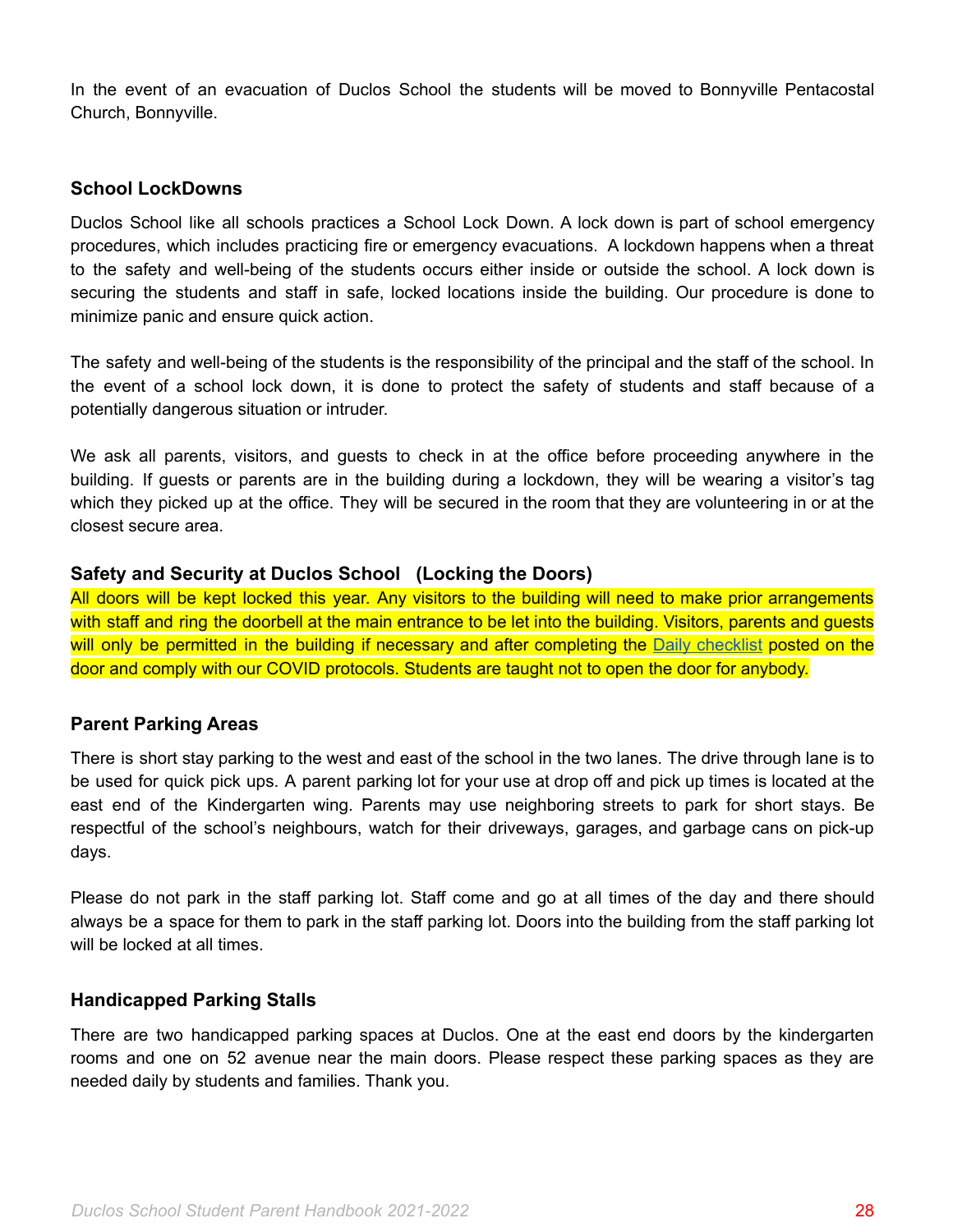### <span id="page-28-0"></span>**Bus Zone**

**The Duclos Bus Zone** is clearly marked with signs and it stretches the length of 52 avenue in front of the school. **Please do not use the bus zone to park, even for a short stay, during posted bus zone times.**

### <span id="page-28-1"></span>**Northern Lights Public Schools Bussing Services:**

See the Northern Lights Public Schools Student [Transportation](https://www.nlpsab.ca/transportation) website for information and updates[.](http://www.nlsd.ab.ca/Transportation.php)

Contact the NLPS Transportation Office if you have any questions or concerns regarding the bus schedule, safety, paying fees or the information provided by our website.

The Transportation Office is located at 5006 - 50 Avenue in downtown Bonnyville:

- **- Telephone: 780-826-6038**
- **- Toll Free: 1-877-826-6038**
- **- Fax: 780-812-2025**

All students who want to take the bus to and/or from school need to [register](https://www.nlpsab.ca/parents/registration/transportation-registration) with transportation.

From the NLPS [Transportation](https://www.nlpsab.ca/download/137721) website you can access the **Student Transportation Guide** to see responsibilities of students, bus drivers and parents, as well as general information about our busing service. Please view the guide or Frequently Asked Questions for answers about the following: birthday parties and sleepovers; channels of communication; in-town busing information; school of choice information; and inclement weather information. Contact us if you have any questions.

Additional information is included in the NLPS [Transportation](https://www.nlpsab.ca/download/137627) Policy 20. See the NLPS website for the links to policies or the NLPS Transportation site.

#### <span id="page-28-2"></span>**Inclement Weather and Busing:**

School buses will not run when A) the wind chill exceeds -45 degrees Celsius at 4 Wing Cold Lake or at the Lac La Biche Airport; or B) the outside air temperature, as measured at 4 Wing Cold Lake or at Lac La Biche Airport, equals or exceeds -40 degrees Celsius.

If you are unsure whether or not the buses are running in your area, please visit https://nlpsab.ca/transportation/bus-status. To receive real time notifications of bus cancellations and delays, please download our Bus [Status](https://www.nlpsab.ca/parents/parent-tools/the-bus-status-app) app for mobile devices. Bus cancellations and delays may also be shared with local news media or posted on our social media accounts.

### <span id="page-28-3"></span>**Student Behaviour on School Buses: Northern Lights School Division Policy 20**

Bus Transportation to and from school is a privilege and is offered to students who reside within the school division. To this end, the following policy is set up to provide for the safety of all involved in the transportation of students and personnel. Regular school conduct is required of all students. Any violation or cases of misbehavior will be reported to the principal's office and dealt with as described in the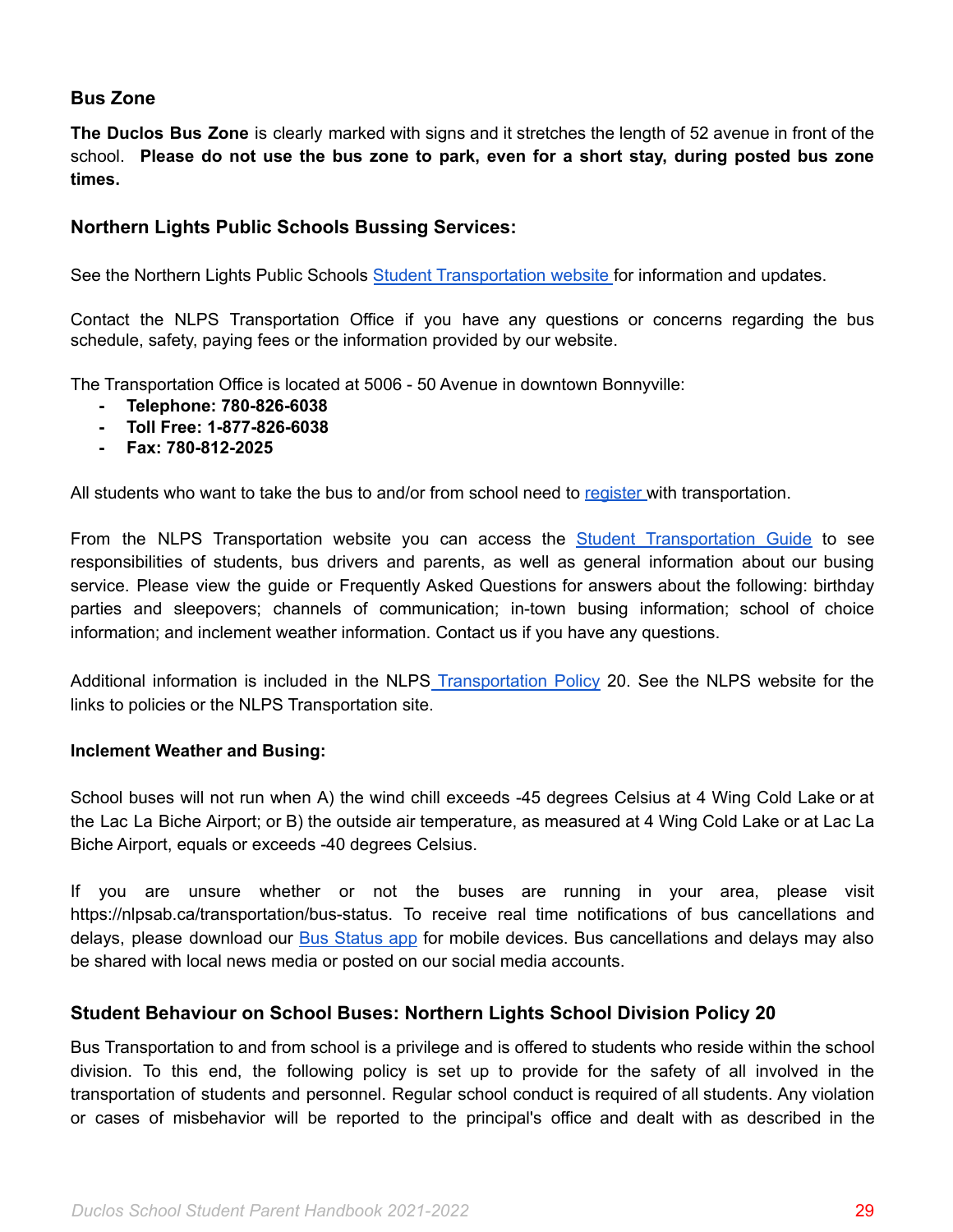regulations. Continuous rule infraction may result in an immediate parent conference and/or loss of bus privileges.

*Reminder:* It is necessary to have a note before your child can ride a different bus, get picked up from school by someone else, or stay after school to wait for a ride home.

*Missing the Bus:* In the event that your child misses the bus at home time, he or she will be brought into the school and the parents/guardians/emergency contact will be notified to pick up the child.

### <span id="page-29-0"></span>**Channels of Communication**



# <span id="page-29-1"></span>**Student Rules and Regulations**

The "Rules and Regulations Pertaining to Students" refers to the conduct required through the Education Act, the Highway Traffic Act, the Motor Transport Act, and the Joint Transportation Policy, of students while being transported on a school bus.

1. A copy of this list shall be made available to all parents that require transportation for their child(ren).

2. Students in violation of these rules and regulations may be suspended from school bus privileges by the Principal of the school they attend.

Your bus driver is required to request students to follow this list of rules and regulations which pertain to the conduct of students while being transported on a school bus through the Education Act, the Motor Transport Act, the Highway Traffic Act, and the Student Transportation Administrative Committee for the comfort and safety of your child(ren). Please read and discuss this list with your child(ren) . . . Questions may be directed to your driver or the Transportation Office at 780-826-6038.

#### **Rules and Regulations Pertaining to Students**